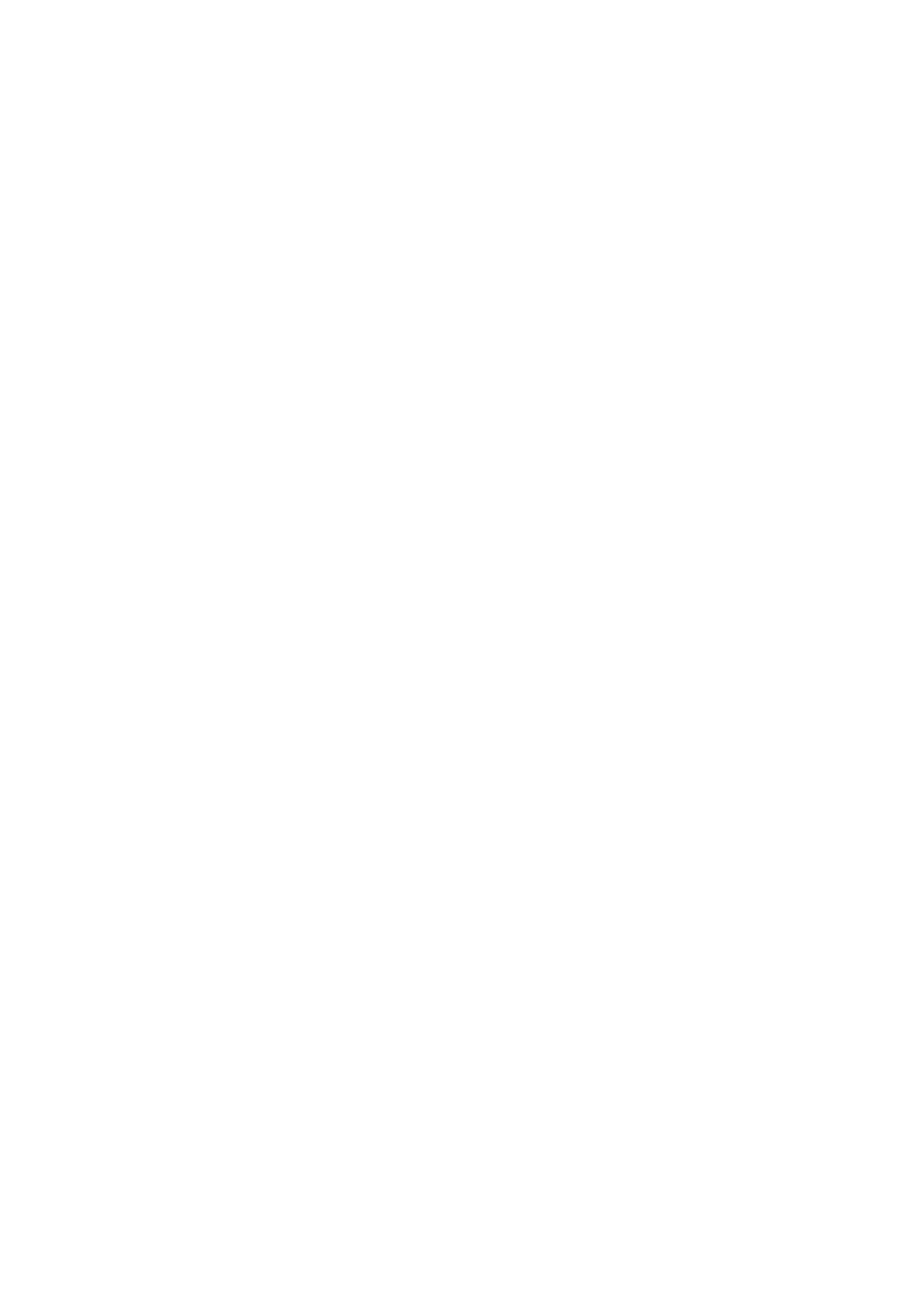

## **THE EIB COMPLAINTS MECHANISM**

**Principles**

**Terms of Reference**

## **and**

## **Rules of Procedure**

## **Adopted in February 2010**

### **Revisions:**

- 30 April 2012: Administrative changes in the references made in the document that occurred since its adoption 2 February 2010.
- <span id="page-2-0"></span>• 31 October 2012: Text clean-up and update of certain web-references.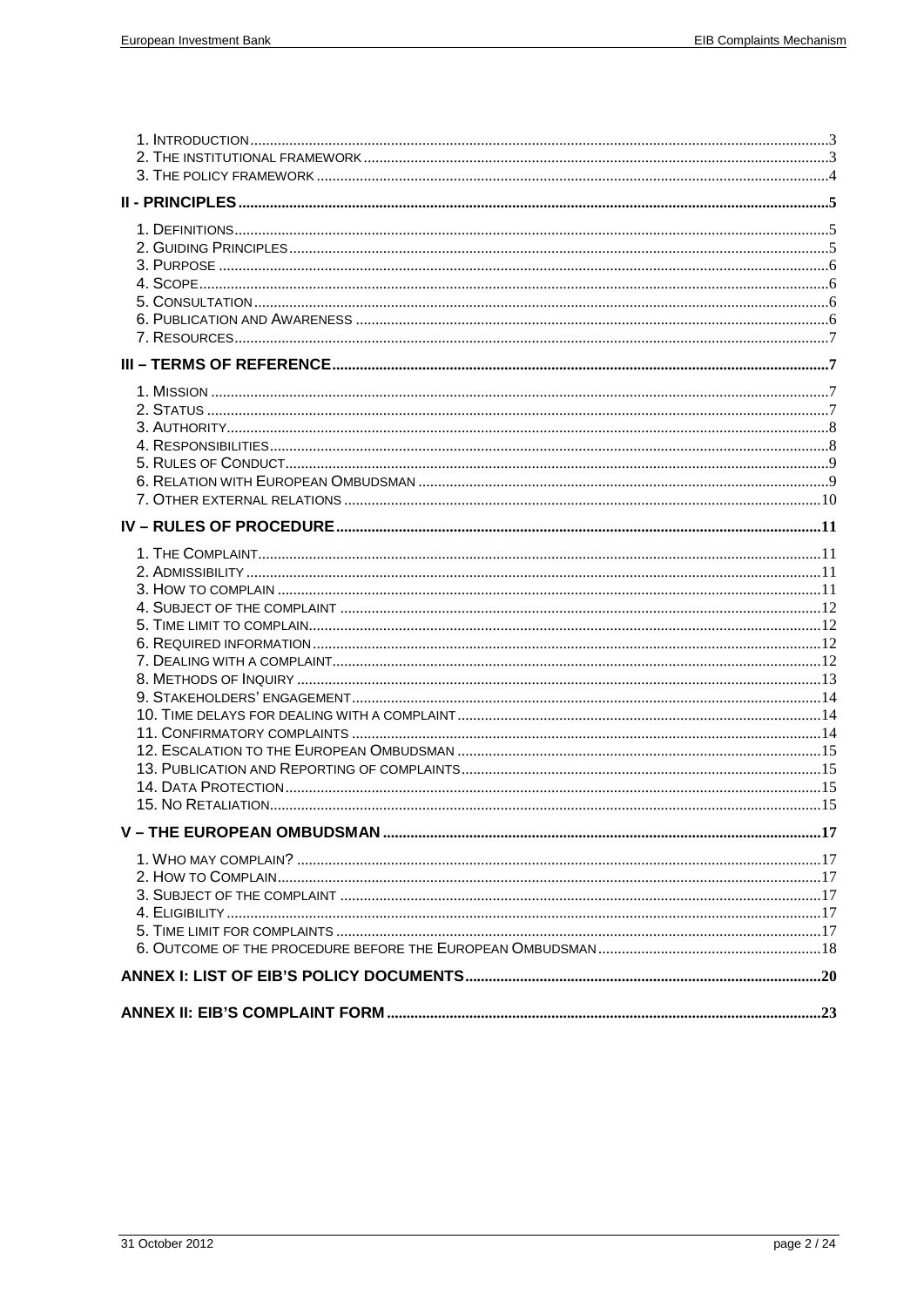## **I – BACKGROUND INFORMATION**

#### <span id="page-4-0"></span>**1. Introduction**

1.1 In order to strengthen and formalise its complaints mechanism, the European Investment Bank (EIB) publishes relevant existing principles, organisational setup and rules of procedures regarding the handling of complaints from members of the public who are, or feel, affected by its decisions. EIB's policies in the field of Transparency, Corporate Responsibility and accountability, including the Complaints Mechanism, apply to the EIB Group as a whole.

1.2 The EIB Complaints Mechanism provides the public with a tool enabling alternative and pre-emptive resolution of disputes between the latter and the EIB. Meanwhile, the Complaints Mechanism assists the EIB, for the common sake of good administration, by contributing to the identification of possible improvements to the implementation of the EIB Group's activities. The present document shall not be deemed to confer any additional rights of access to justice to the persons lodging a complaint under the procedure set forth therein.

#### <span id="page-4-1"></span>**2. The institutional framework**

2.1 The EIB Group consists of the EIB and the European Investment Fund (EIF). Established in 2000, the EIB Group aims at giving financial support to the policy objectives of the European Union. Within the Group, the EIB provides long and medium term bank loans, whilst the EIF specialises in venture capital operations and providing guarantees for small and medium sized enterprises (SMEs).

2.2 The EIB, with its headquarters situated in Luxembourg, is the financing body of the European Union (EU). The capital of the EIB is subscribed by the EU Member States. While the EIB enjoys its own legal personality and financial autonomy within the Community system, it operates within the EU institutional framework and its mission is to ensure that its various activities support Community policies on a nonprofit-making basis.

2.3 The EIB's Statute is a Protocol attached to the Treaty on European Union and the Treaty on the Functioning of the European Union. It defines the role, the scope of activities and the governance structures of the EIB. The Statute establishes the EU Member States as the EIB's shareholders. The Member States nominate members for the EIB's principal decision-making bodies: the Board of Governors, Board of Directors and the Management Committee. The EIB is accountable to the EU citizens and to its stakeholders, including people affected by financed projects, independent of origin and/or location.

2.4 The EIB has an extensive control and accounting structure with an independent Audit Committee appointed by and reporting directly to the Board of Governors, as well as international external auditors, internal audit and evaluation functions under its Inspector General. The EIB Group's Chief Compliance Officer monitors the internal observance of the EIB's statutory provisions, applicable rules, Codes of Conduct and professional standards, to prevent compliance risks that might arise through failures by the EIB, its decision-making bodies or members of staff, in the discharge of their obligations.

2.5 The EIB is policy-driven. The European Council and the EU Council of Ministers frequently call on the EIB to support new EU policies and initiatives. The EIB's Board of Governors gives the general orientations and the EIB's Board of Directors adapts EIB lending policies through new credit directives, opening up new areas of activities to enable the EIB to promote EU policies.

2.6 The EIB has close institutional and operational links with the European Commission. Under the terms of the EIB Statute, the Commission nominates a Member to the EIB's Board of Directors. All applications for loans are submitted to the Commission for an opinion on the investment's conformity with EU policies, before financing approval by the EIB's Board of Directors.

2.7 The EIB also has close relationships with other EU institutions. It maintains a regular dialogue with the European Parliament on its activities in support of EU objectives. This dialogue ranges from addressing plenary sessions to briefings for committees and individual Members of Parliament.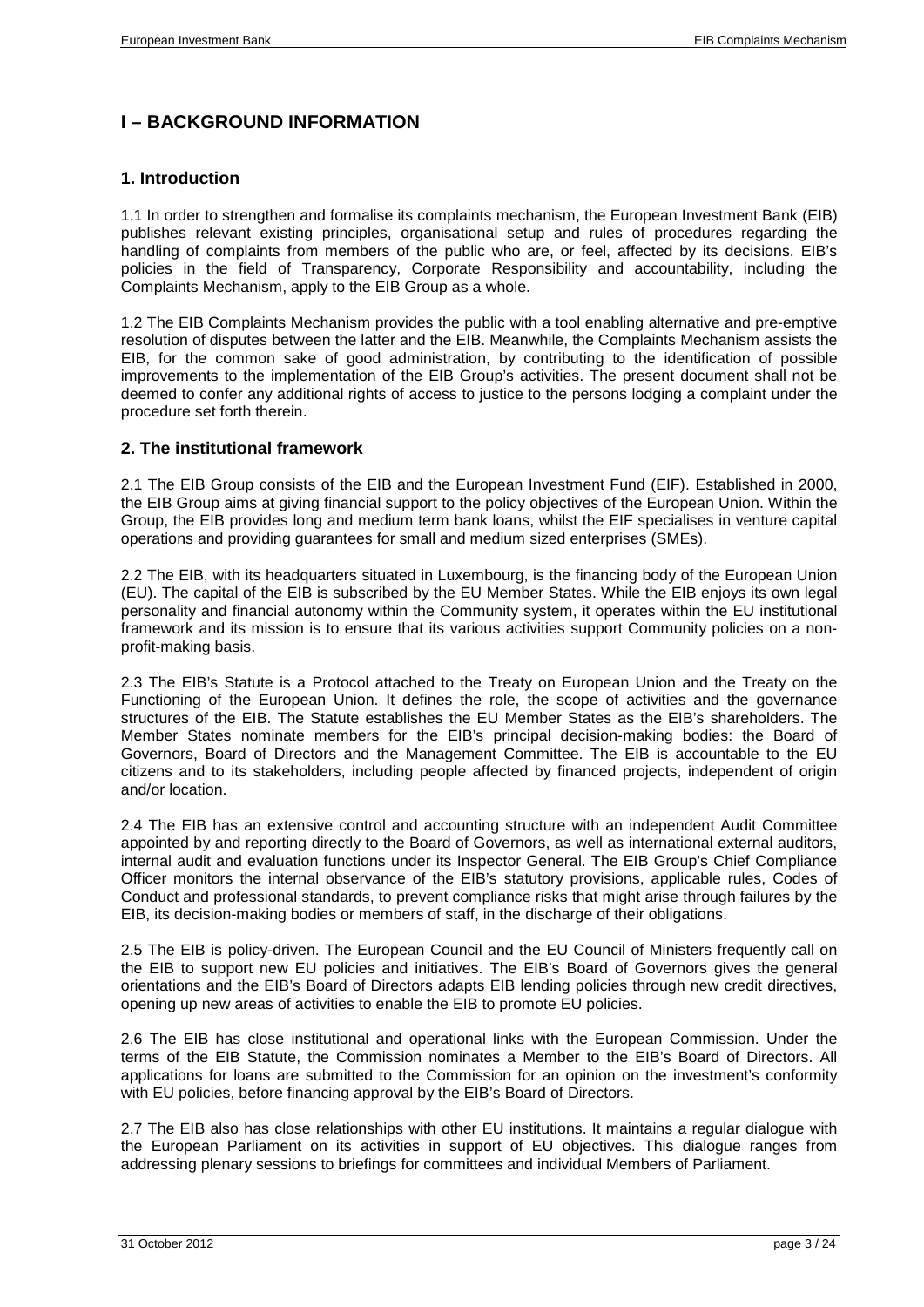2.8 In addition, the EIB is forging closer links with the Economic and Social Committee of the EU, which acts as an interface between the EU institutions and civil society. As part of the EU institutional framework, the EIB is subject to the jurisdiction of the Court of Justice of the European Union, while the European Court of Auditors examines the use of EU funds managed by the EIB. Moreover, the EIB's activities fall within the mandate of the European Anti-Fraud Office (OLAF), as set by EC Regulations 1073/1999 and 1074/1999, and are subject to the remit of the European Ombudsman (EO).

2.9 The Treaties establishing the European Community and the EIB's Statute provide the EIB with operational and financial autonomy to enable it to perform effectively as a financial institution. The EIB is an important partner in the financial sector, especially when borrowing on the capital markets and financing projects. The EIB also works closely with other International Financing Institutions (IFIs), Multilateral Development Banks (MDBs) and Bi-lateral Development Banks (BDBs), in particular when it operates in the framework of the development aid and external co-operation policies of the EU.

2.10 The EIB ensures that its activities respect EU policies and laws. In countries where these are not applicable, the EIB uses EU policies and laws as the best reference when carrying out its activities. In its day-to-day operations the EIB also takes into account standards and practices applied by the banking and financial community, particularly in areas not covered directly by EU law.

2.11 The EIF is the European Union's specialised financial institution for small businesses (small or medium-sized enterprises, known as SMEs). It finances venture capital funds investing in enterprises undergoing rapid expansion or operating in the new technologies sector. The EIF's majority shareholder is the EIB (62%), alongside the European Commission (29%) and 26 European banks and financial institutions (9%).

2.12 The EIF was established under Article 30 of Protocol 11 to the Treaty establishing the European Community with legal personality and financial autonomy and disposes of a governance framework of its own, consisting of a Board of Directors appointed by the EIF shareholders and a Chief Executive and Deputy Chief Executive who are responsible for the day-to-day management of the EIF.

2.13 The EIF has an extensive control and accounting structure with an independent Audit Board appointed by and reporting directly to the General Meeting of Shareholders in EIF, as well as international external auditors, internal audit and evaluation functions under the Inspector General of EIB Group. The office of EIF Compliance and Operational Risk monitors the internal observance of the EIF's statutory provisions, applicable rules, Codes of Conduct and professional standards, to prevent compliance risks that might arise through failures by the EIF, its decision-making bodies or members of staff, in the discharge of their obligations.

#### <span id="page-5-0"></span>**3. The policy framework**

3.1 When performing its activities, the EIB is bound by European Treaties and its Statute as well as by the relevant legislative and regulatory framework of the European Union. The EIB, thus, shall operate in order to ensure that its various activities support and implement EU policies. In addition, the EIB periodically reviews its internal policies and procedures with a view to further refining the policy framework in which its activities are performed.

3.2 A non-exhaustive and flexible list of the EIB and EIF policy documents is provided in Annex I to the Complaints Mechanism.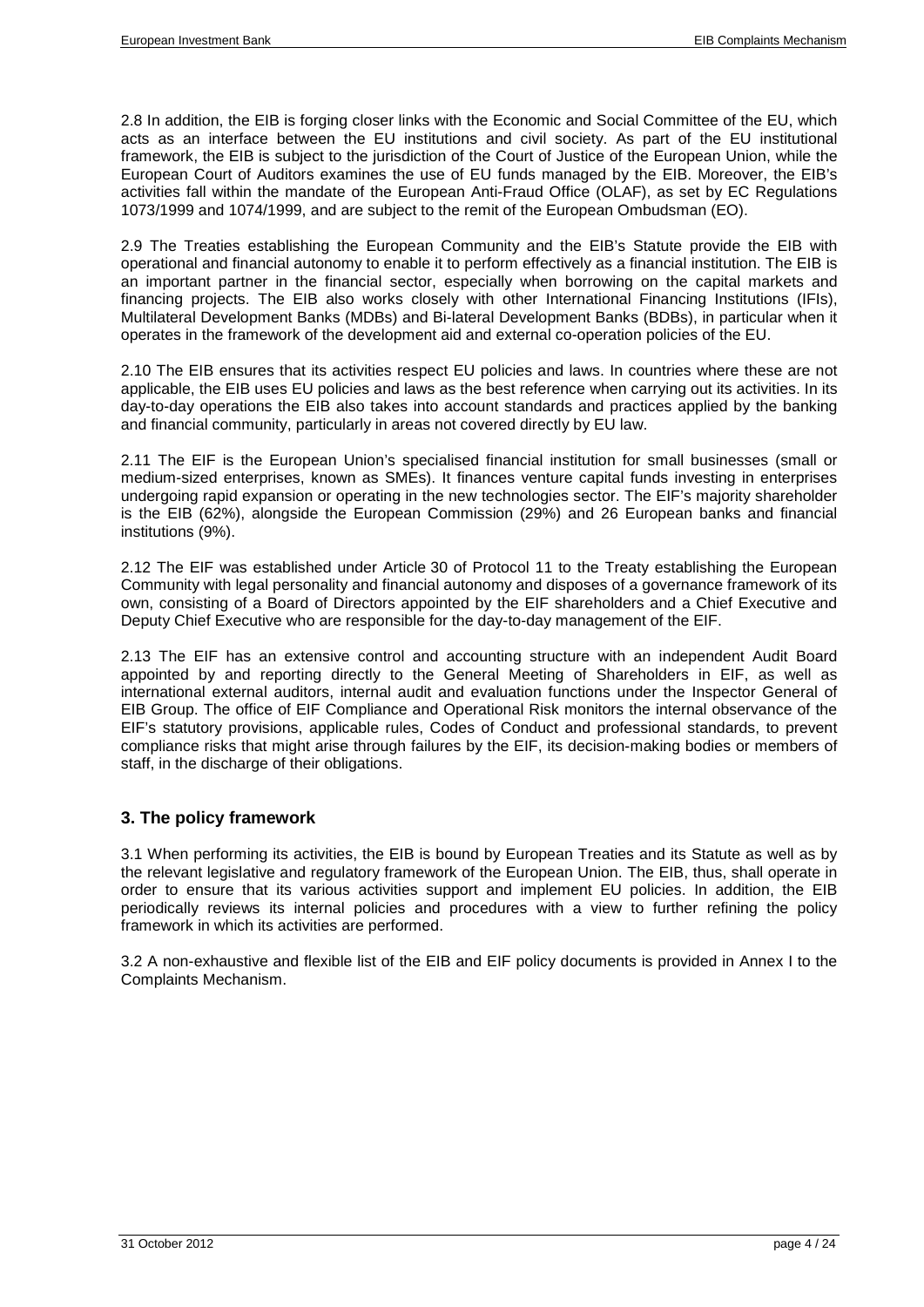## <span id="page-6-0"></span>**II - PRINCIPLES**

#### <span id="page-6-1"></span>**1. Definitions**

1.1 Complaints are different in nature and are to be lodged with specific Institutions / functions depending on the subject of the complaint.

1.2 The EIB Complaints Mechanism Principles, Terms of Reference and Rules of Procedures apply to complaints regarding maladministration.

*Maladministration means poor or failed administration. This occurs when the EIB Group fails to act in accordance with the applicable legislation and/or established policies, standards and procedures, fails to respect the principles of good administration or violates human rights[1](#page-2-0) . Some examples of failure to respect the principles of good administration, as set by the European Ombudsman, are: administrative irregularities, unfairness, discrimination, abuse of power, failure to reply, refusal of information, unnecessary delay*. *Maladministration may also relate to the environmental or social impacts of the EIB Group activities and to project cycle related policies and other applicable policies of the EIB.*

1.3 The EIB Anti-Fraud Policy applies to complaints concerning fraud and corruption. Further information on how to report allegations of fraud or corruption regarding the activities of the EIB is available on the EIB's website<sup>[2](#page-6-3)</sup>.

1.4 The lodging of a complaint under the EIB Complaints Mechanism is without prejudice to the rules under which the complainant may be allowed to institute court proceedings before the Court of Justice of the EU, in accordance with and under the conditions laid down in the Treaty on the Functioning of the European Union.

1.5. Moreover, as set by Article 27 of the EIB Statute, disputes between the EIB on the one hand and its creditors, debtors or any other person on the other, are decided by the competent national courts, save where jurisdiction has been conferred on the Court of Justice of the EU.

#### <span id="page-6-2"></span>**2. Guiding Principles**

2.1 Subject to any applicable legal constraint, the EIB Complaints Mechanism shall be *transparent* in its operations and outputs.

2.2 The EIB Complaints Mechanism shall be *independent* of the services, which are responsible for the activities challenged by the complainant.

2.3 The EIB Complaints Mechanism shall be *effective* in responding in a *timely* manner to concerns expressed by people being or feeling affected by EIB decisions.

2.4 The EIB Complaints Mechanism shall be part of the *institutional* context of the European Union.

2.5 The EIB Complaints Mechanism shall be *accessible* to affected people, their representatives and/or interested organisations or individuals.

2.6 In the light of these principles, the development of the EIB Complaints Mechanism shall be the result of an open *consultative process with* EIB's various stakeholders.

<span id="page-6-4"></span><span id="page-6-3"></span> <sup>1</sup> For the projects it finances, the EIB follows a rights based approach reflecting the principles of the Charter of Fundamental Rights of the European Union, and the UN Universal Declaration of Human Rights. <sup>2</sup>http://www.eib.org/attachments/strategies/conduct\_of\_investigations\_en.pdf; <http://www.eib.org/news/News.asp?news=91&cat=193>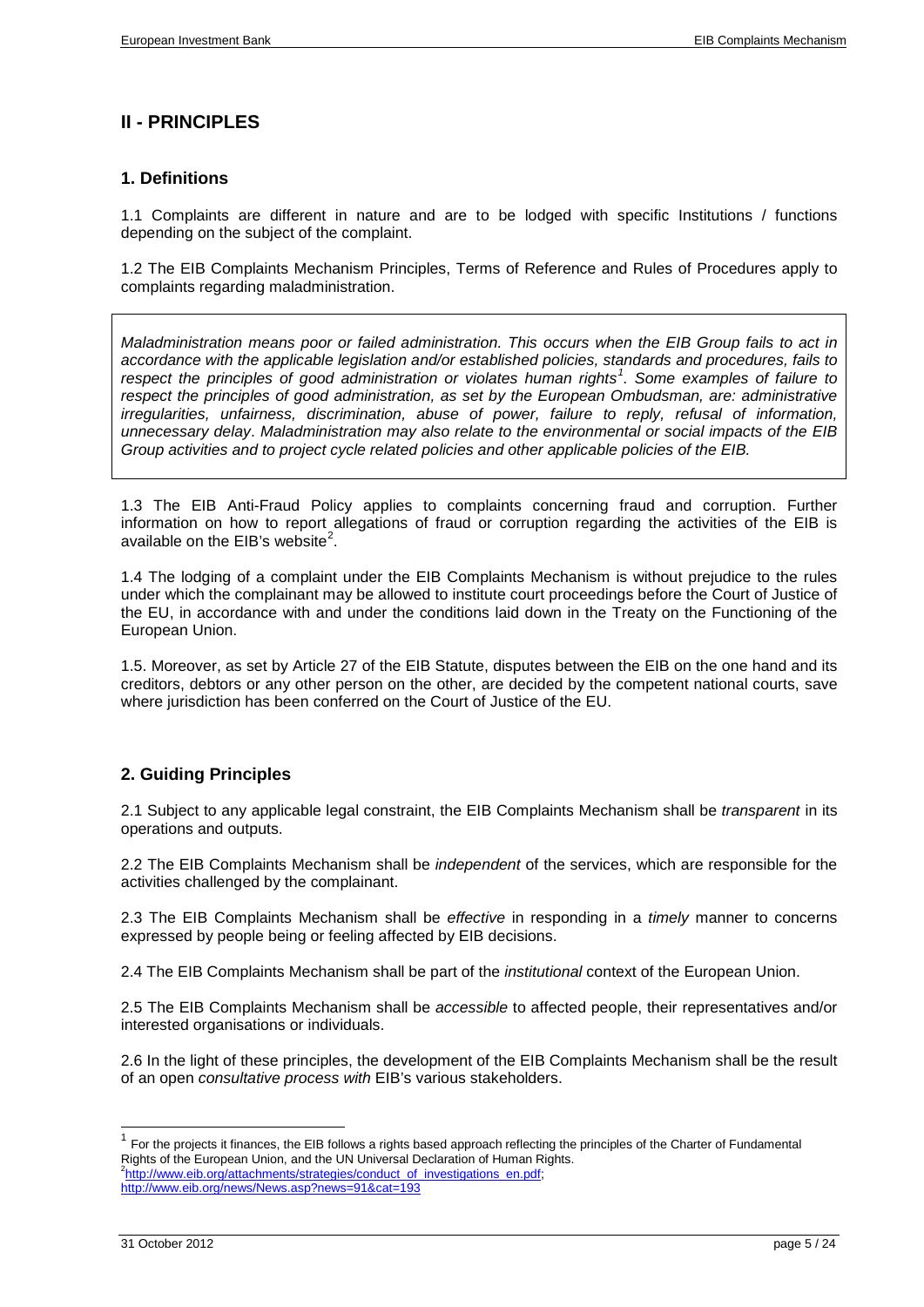## <span id="page-7-0"></span>**3. Purpose**

3.1 The EIB Complaints Mechanism serves the following functions:

- Assess occurrence(s) of maladministration;
- Evaluate and report compliance with the EIB Group's policy framework for each admissible complaint;
- Attempt to*,* resolve concerns raised by the complainant through a consensual process whilst acting as a problem solving or pre-emptive dispute resolution function;
- Provide advice and recommendations to the EIB Management; and
- Follow-up and report on efforts to take corrective actions whenever applicable.

3.2 Therefore, in order to ensure proper corporate responsibility and accountability of EIB Group towards all its stakeholders, EIB Complaints Mechanism is predominantly *compliance focussed*. Over and above such compliance review and whenever applicable the EIB Complaints Mechanism also has a *remit for problem solving and/or mediation*.

3.3 Maladministration, including non-compliance, always refers to the Institution (a member of the EIB Group) and does not refer to individual staff members of the Institution.

#### <span id="page-7-1"></span>**4. Scope**

4.1 The EIB Complaints Mechanism applies to all complaints of alleged maladministration lodged against the EIB Group. Decisions concerning the investment mandate of the EIB, its credit policy guidelines or the EIB's participation in financing operations fall outside the scope of the present Mechanism. All references to EIB concern the EIB Group except if stated otherwise.

4.2 The EIB Complaints Mechanism concerns any of the Group's activities with the exclusion of complaints concerning allegations of fraud or corruption, which fall within the mandate of the EIB Inspectorate General – Fraud Investigation Division as well as of complaints lodged by the EIB Group's staff.

#### <span id="page-7-2"></span>**5. Consultation**

5.1 The EIB Complaints Mechanism Principles, Terms of Reference and Rules of Procedure formalise the practice of the EIB Complaints Office. The EIB Complaints Mechanism Principles, Terms of Reference and Rules of Procedure have been subject to a process of review including consultation with the concerned services of the EIB as well as with the competent services of the European Ombudsman.

5.2 Concerns expressed by civil society organisations as well as suggestions of internationally-reputed consultancies specialised in the field of accountability have been duly taken into account and the EIB complaints mechanism has been adapted accordingly with a view to incorporating the appropriate inputs.

5.3 The current Principles, Terms of Reference and Rules of Procedure underwent a formal public consultation in 2009.The EIB endeavours to periodically review its Complaints Mechanism.

#### <span id="page-7-3"></span>**6. Publication and Awareness**

6.1 The EIB Complaints Mechanism Principles, Terms of Reference and Rules of Procedure was approved by the EIB Board of Directors on 2nd February 2010 and published in the Official Journal of the European Union. The Complaints Mechanism Principles, Terms of Reference and Rules of Procedure are available in all official languages of the European Union, both on the EIB's website and as a paper copy.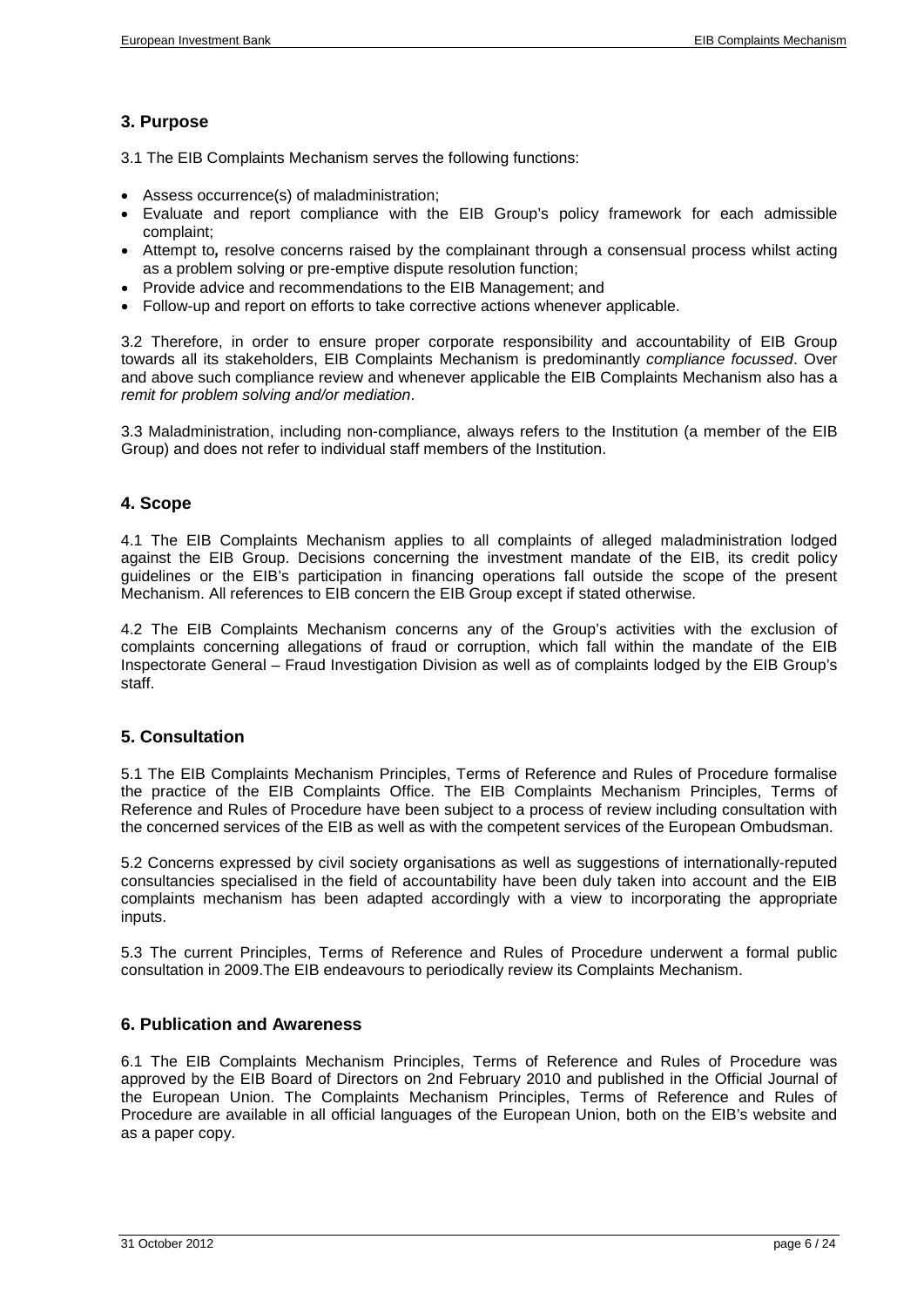6.2 For members of the public who do not have access to the internet, a flyer with an attached complaint form is published and distributed through the EIB's external offices to be distributed to local CSOs and to other members of the public.

6.3 Further information on the complaints mechanism of the EIB is available through informative tools that are distributed through the official delegations of the EIB within and outside the EU.

6.4 The EIB is committed to raise awareness of the Complaints Mechanism in all areas of activity of the EIB. As one of the means to achieve this, the EIB Complaints Mechanism is committed to organise awareness session with civil society organisations and public in general in the regions where the EIB operates.

6.5 Other communication initiatives may complement these measures with a view to ensuring the greatest outreach of the EIB Group's policies in the field of accountability.

#### <span id="page-8-0"></span>**7. Resources**

7.1 Adequate budgetary support will be provided to the EIB-CM so that the accountability mechanism can be effective and independent in carrying out various activities in a timely manner.

#### <span id="page-8-1"></span>**III – TERMS OF REFERENCE**

#### <span id="page-8-2"></span>**1. Mission**

1.1 The EIB Complaints Mechanism is a vital tool of horizontal accountability of the EIB Group vis-à-vis its stakeholders as regards the handling of complaints concerning its activities. It aims at providing the public with procedures enabling the alternative and pre-emptive resolution of disputes between the latter and the EIB Group.

1.2 When exercising the right to lodge a complaint against the EIB, any member of the public has access to a two-tier procedure, one internal – the **Complaints Mechanism Division** - and one external – the **European Ombudsman**.

1.3 To ensure that stakeholders dispose of appropriate means with a view to voicing their concerns in case of disputes under the EIB Complaints Mechanism, the EIB established a Complaints Mechanism Division (EIB-CM) that handles its internal complaints mechanism whilst dealing with complaints lodged against the EIB Group with the European Ombudsman or any other non-judicial complaint lodged with international institutions or bodies and which (directly or indirectly) concern the EIB Group.

1.4 The mission of the EIB-CM as an internal mechanism is to centrally and objectively deal with all complaints concerning alleged maladministration by the EIB from the public.

#### <span id="page-8-3"></span>**2. Status**

2.1 The EIB-CM is independent from operational activities and thus ensures that each complaint is dealt with by the highest standards of objectiveness whilst safeguarding the interest of all the internal and external stakeholders of the EIB Group.

2.2 All EIB-CM Conclusions Reports are submitted to the Management Committee or to the EIF Chief Executive for EIF related complaints. The EIB-CM annual activity reports are submitted to the Board of Directors.

2.3 The EIB-CM is part of the EIB Inspectorate General under a functional responsibility of a Vice President.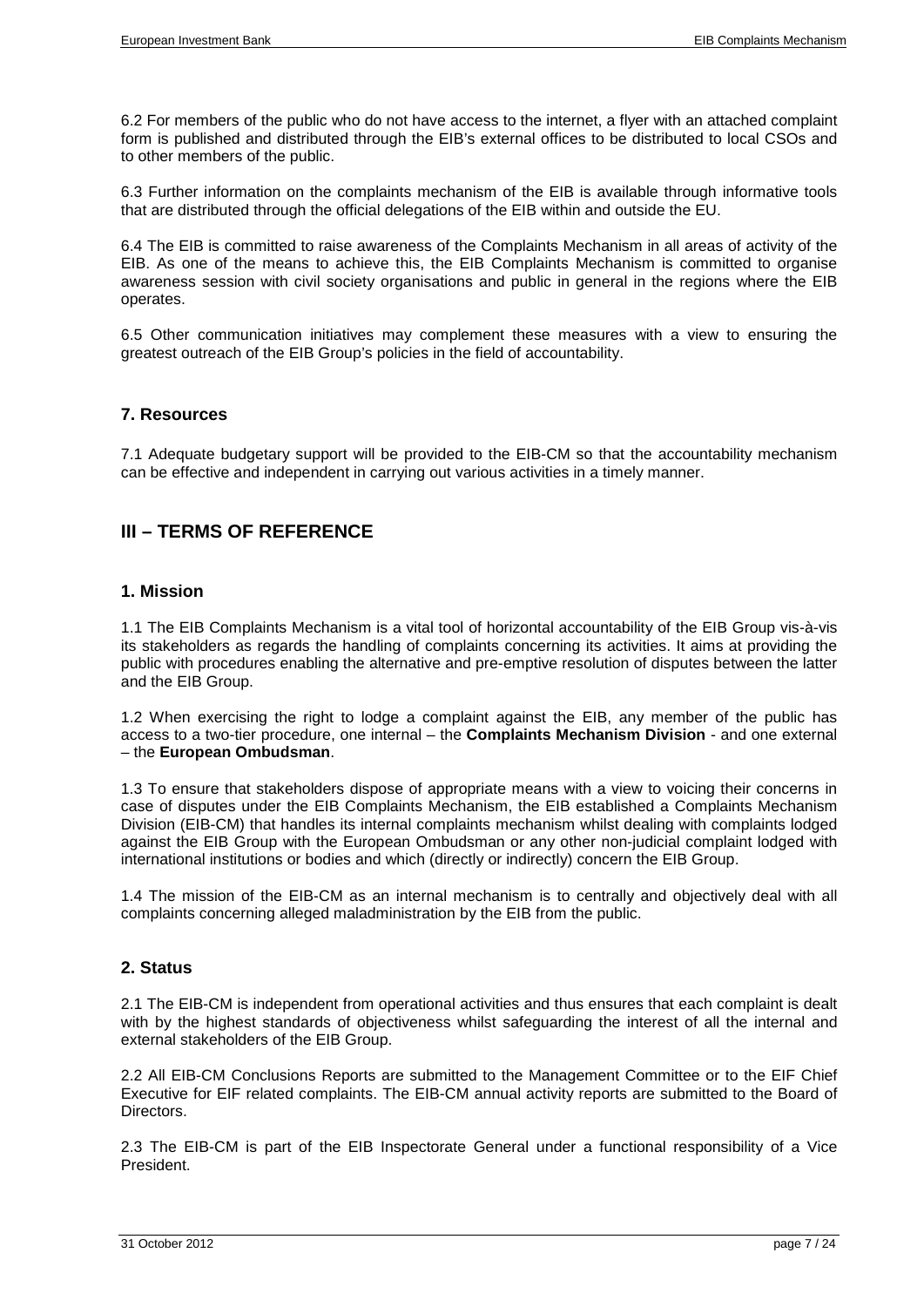2.4 The Head of the EIB-CM is the Principal of the EIB Complaints Mechanism and responsible for the development, implementation and monitoring of the Complaints Mechanism.

2.5 The EIB-CM shall be heard on all issues related to its remit and can disclose its findings in accordance with the rules and standards applying to the EIB Group.

#### <span id="page-9-0"></span>**3. Authority**

3.1 In carrying out its responsibilities, the EIB-CM has the right to obtain access to any and all information necessary for the performance of its duties. The EIB Group's staff has the duty to co-operate with the EIB-CM promptly, fully and efficiently following the EIB-CM Principles, Terms of Reference and Rules of Procedure, especially with a view to respecting the deadlines as well as to adhering to the standards and policies of the EIB Group.

#### <span id="page-9-1"></span>**4. Responsibilities**

4.1 Reviews the admissibility of each complaint and decides which procedures to follow. It shall for each admissible complaint review the EIB's compliance with its policies and regulatory obligations. Furthermore the EIB-CM shall determine for each admissible complaint if beyond the compliance review there is room for problem solving and/or mediation.

4.2 In the context of the handling of admissible complaint, and in accordance with the EIB Complaints Mechanism Rules of Procedure, the EIB-CM:

- a) Acknowledges the receipt of complaints lodged with the EIB Secretary General, received by other services of the EIB Group or via the Complaints Inbox as well as those submitted through the EIB Complaint form;
- b) Gathers and reviews existing information on the subject under complaint;
- c) Conducts appropriate inquiries with a view to assessing whether the EIB Group's policies and procedures have been followed;
- d) Coordinates different services involved in order to obtain all possible internal information and opinions on the complaint;
- e) Ensures appropriate stakeholder engagement through fact-finding, mediation, conciliation and dialogue facilitation whenever appropriate;
- f) Coordinates with other European Institutions (Commission, European Ombudsman, OLAF) and international organisations (Aarhus Convention Compliance Committee) whenever appropriate;
- g) Reports on findings, makes recommendations regarding corrective actions and/or possible improvements of existing procedures and issues the Conclusions Report.
- h) Drafts appropriate replies to the complainants or, when dealing with complaints lodged by with other institutions/bodies, to the relevant institution;
- i) Ensures that imposed and/or agreed delays and notices are respected;
- j) Fosters the adherence to the EIB Group's policies, in particular those regarding good administration, disclosure and transparency;
- k) Endeavours to resolve the issues giving rise to complaints;

4.3 The EIB-CM regularly reports on its activities by issuing quarterly reports on the status of complaints and issues an annual activity report.

4.4 In addition to the handling of complaints, when administrating the EIB-CM, the EIB-CM contributes to the establishment, implementation and communication of strategies, policies, procedures relating to the handling of complaints.

4.5 The EIB-CM assists the EIB Group, for the common sake of good administration, by contributing to the identification of possible improvements to the implementation of its activities.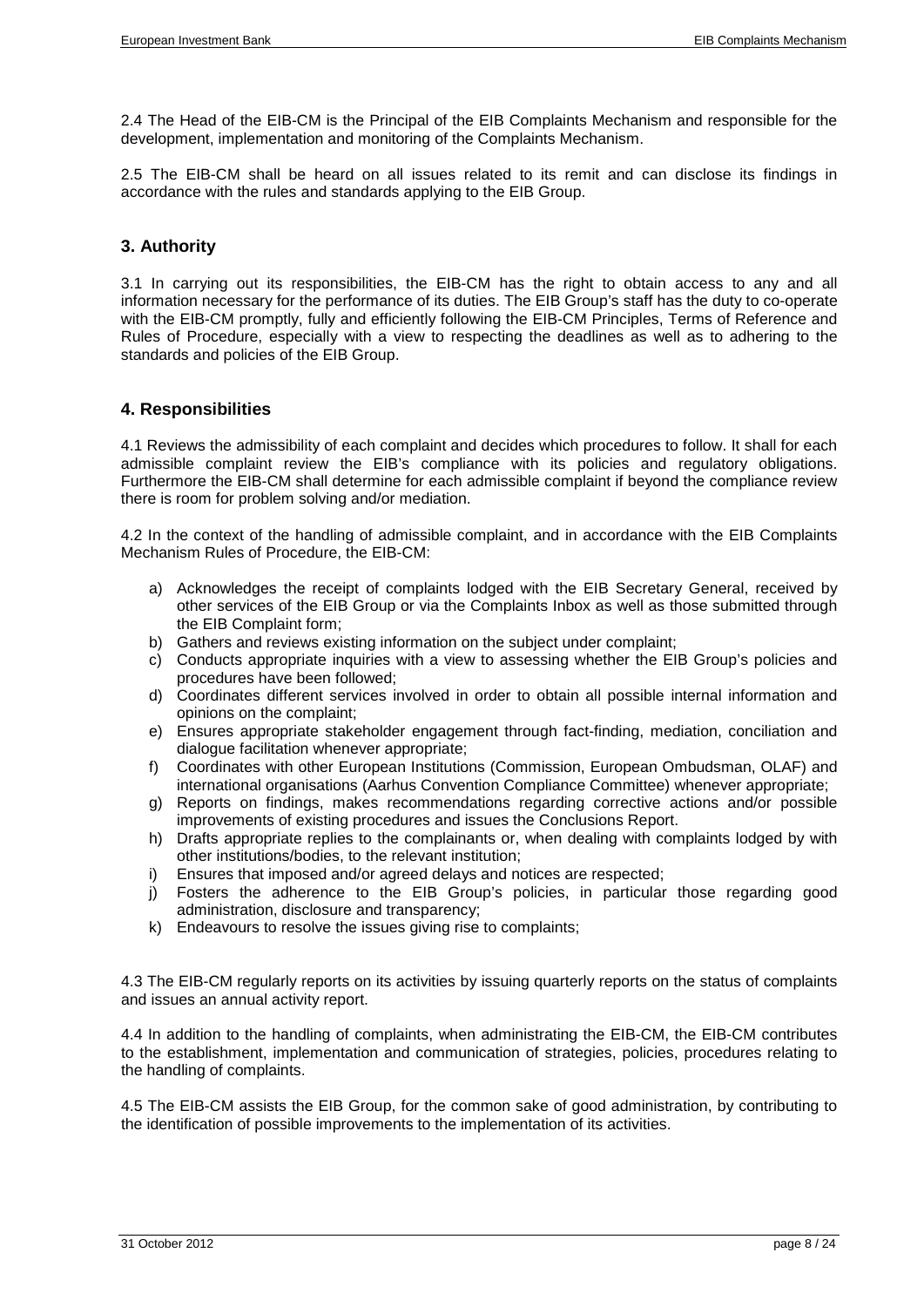4.6 In order to raise the awareness of possible future complaints, the EIB-CM reviews internal documents and follows the activities of external stakeholders which are active with regard to the operations of the EIB Group.

4.7 Due to the nature of the complaints mechanism, the EIB-CM deals with all the services of the EIB Group. Any suspicion or allegation of fraud, corruption, collusion and coercion will be referred to the EIB's Inspector General – Fraud Investigation Division.

4.8 Whilst maintaining its operational independency in terms of opinion and expression, for issues pertaining to civil society and external communication the EIB-CM closely co-operates with the EIB's Communications Department, and particularly with the Civil Society Unit.

4.9 The EIB-CM endeavours to foster the awareness of all the staff of the EIB Group as regards the strategy of the latter in the field of horizontal accountability by publishing the EIB Complaints Mechanism Division's Operating Procedures, which clearly set out the procedures to be followed and provide information on the life cycle of a complaint.

#### <span id="page-10-0"></span>**5. Rules of Conduct**

5.1 In order to enhance the operational independence of EIB-CM all staff working as part of the Complaints Mechanism is expected to apply and uphold specific Rules of Conduct. This Rules of Conduct are an integral part of the Complaints Mechanism and are published in the Bank's Website.

The rights and obligations established by these Rules must be exercised in accordance with principles, rules and procedures set out in the EIB Staff Code of Conduct and in other policies and regulations applicable to the Bank's staff.

#### <span id="page-10-1"></span>**6. Relation with European Ombudsman**

6.1 The exhaustion of the internal complaints mechanism procedure, with the exception of the confirmatory complaint stage, is a necessary requisite for any complaint to be entitled to escalate to the European Ombudsman. The confirmatory complaint remains an operational feature.

6.2 The European Ombudsman (external and independent mechanism) was established in 1992 by the Maastricht Treaty to deal with complaints about alleged maladministration by the institutions and bodies of the European Community. Therefore, European nationals and/or EU residents may lodge a complaint concerning alleged maladministration against the EIB with the European Ombudsman, should they consider the EIB's reply to be unsatisfactory.

6.3 In order to strengthen the EIB's Complaints Mechanism in relation to complaints of maladministration lodged by non-EU citizens or residents, the EIB and the European Ombudsman have signed a Memorandum of Understanding (MoU) <http://www.ombudsman.europa.eu/cooperation/en/20080709-1.htm> according to which, should a complaint be inadmissible on the sole basis of article 195 of the EC Treaty<sup>[3](#page-6-4)</sup>, the European Ombudsman will commit to using its own initiative power systematically in order to handle complaints lodged by non-EU complainants.

6.4 Furthermore, the MoU sets work arrangements as regards the starting point of the EO's inquiry, the scope of the EO's review and the recognition of the EIB's internal mechanism as the prior administrative approaches required by Article 2.[4](#page-10-2) of the EO's Statute of the Ombudsman<sup>4</sup>.

 $3$  The complainant is not a citizen/resident of (or, in case of legal person, it has not a registered office in) one of the Member States of the European Union.<br><sup>4</sup> European Parliament decision 94/262 of 9 March 1994 on the regulations and general conditions governing the performance of

<span id="page-10-3"></span><span id="page-10-2"></span>the Ombudsman's duties, PJ 1994, L 113 p. 15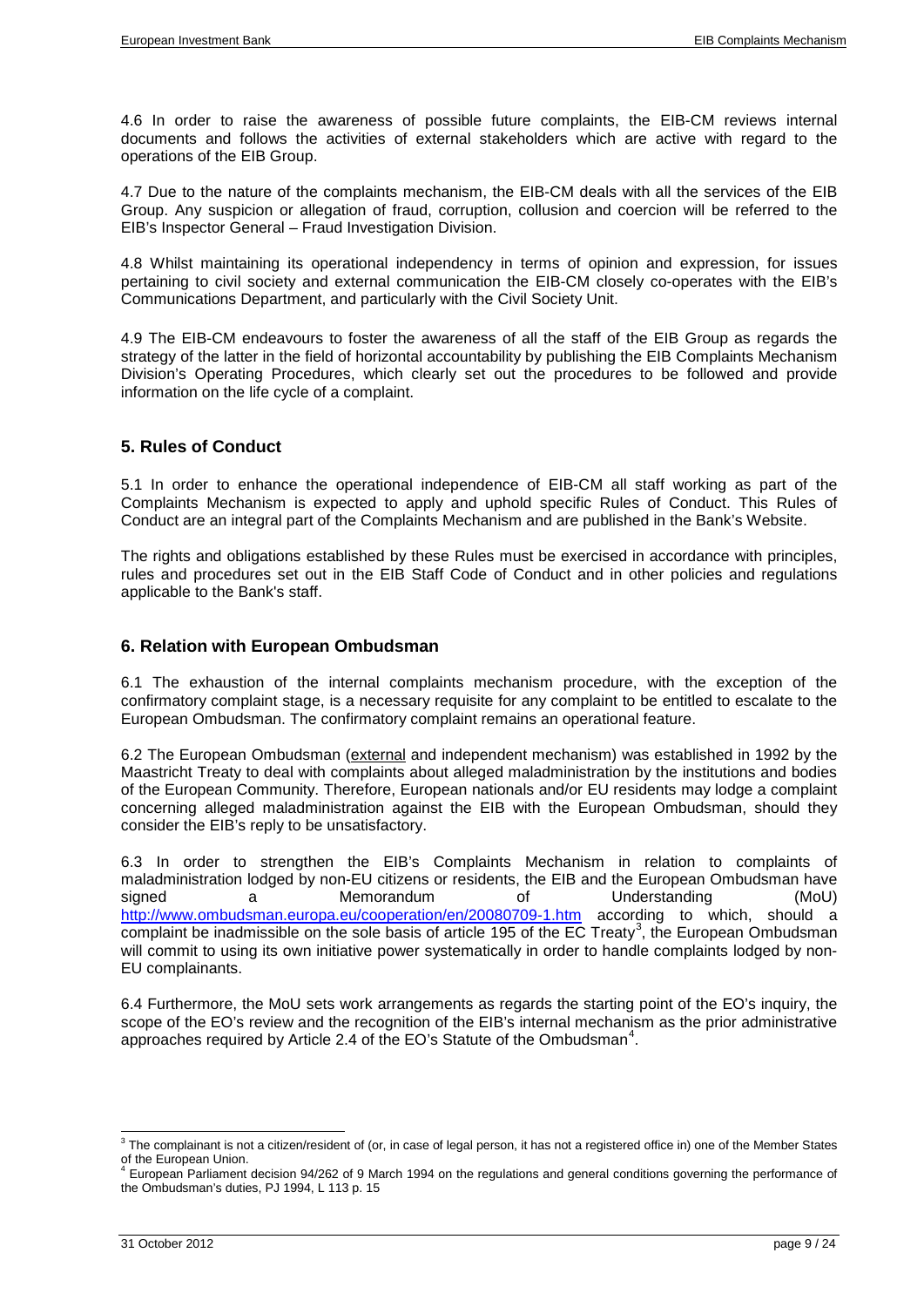## <span id="page-11-0"></span>**7. Other external relations**

7.1 Whenever a complaint concerns an EIB project that involves other international financing institutions that have an independent accountability mechanism the EIB Complaints Mechanism Division will inform that other co-financing institution's complaints mechanism of the admissibility of the complainant and shall endeavour to collaborate with that mechanism. Collaboration opportunities include sharing of information and need to take into account differences between the mechanisms in terms of mandate, procedures and timing of complaints handling. Notwithstanding the findings and conclusions of the EIB CM will be independent.

7.2 The EIB-CM participates in the annual meetings of the independent accountability mechanisms peer group.

7.3 The EIB-CM holds pro-active and co-operative contacts with all the relevant external institutions, bodies and non-state actors including but not limited to the European Ombudsman, other complaint mechanism functions, external experts or CSOs.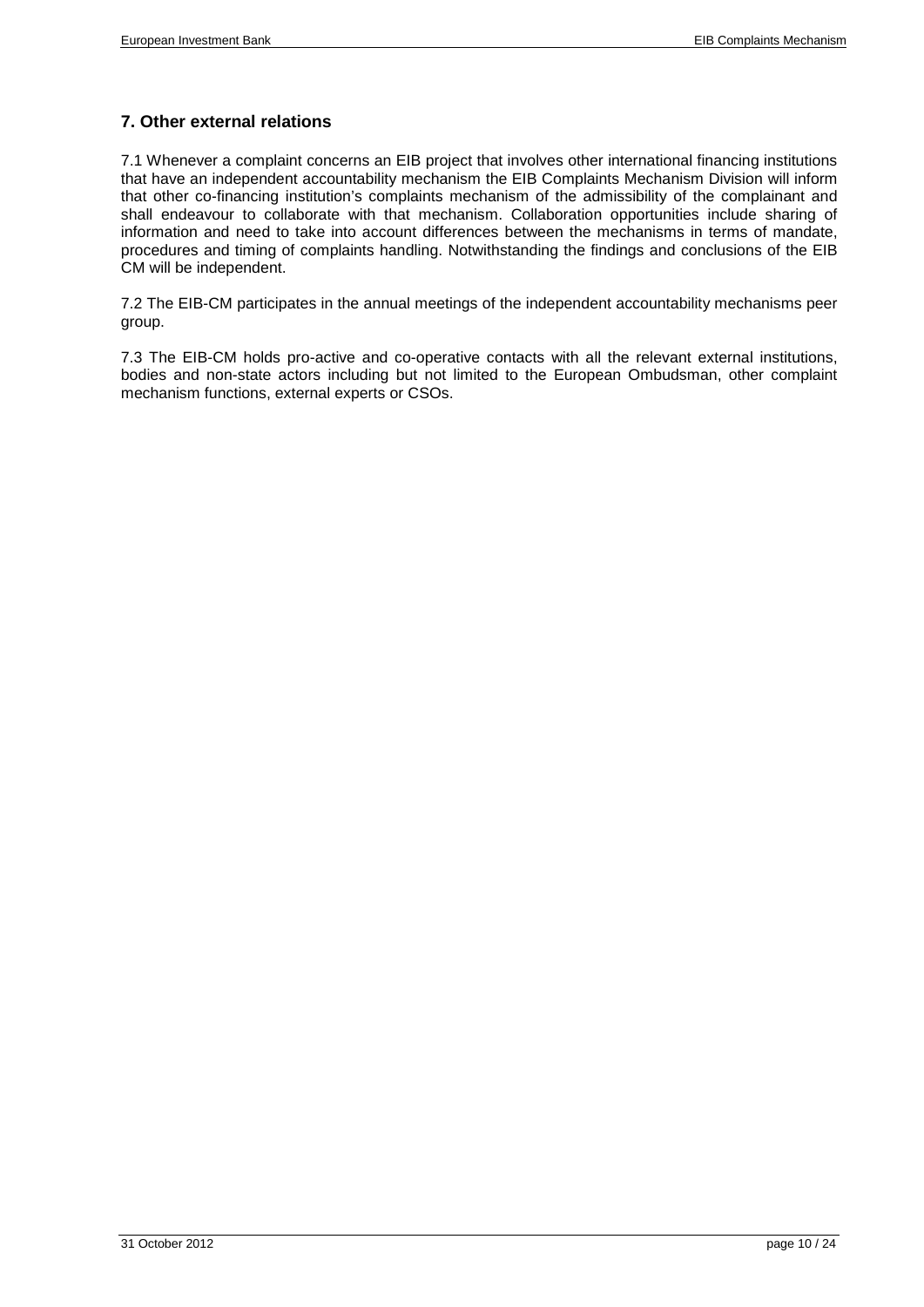## <span id="page-12-0"></span>**IV – RULES OF PROCEDURE**

The present Rules of Procedure are supplemented by the EIB-CM Operating Procedures, which set out the detailed procedures to be followed in terms of complaints handling and provides comprehensive information on the life cycle of a complaint and related working flows.

#### <span id="page-12-1"></span>**1. The Complaint**

1.1 A complaint is defined as a written communication addressed to the EIB, concerning alleged maladministration by the EIB Group which might lead to an action by the EIB Group with a view to restoring compliance and adopting a good administrative behaviour.

#### <span id="page-12-2"></span>**2. Admissibility**

2.1 Any person or group, including civil society organisations<sup>[5](#page-10-3)</sup>, who allege there may be a case of maladministration within the EIB Group, can lodge a complaint. (see II PRINCIPLES, § 1.2, p. 6 for a definition of maladministration).

2.2 Members of the public who feel affected by the activities of the EIB Group but who are not aware of the rules, regulations, policies or procedures applying to the Group may also submit complaints.

2.3 The EIB Complaints Mechanism Division is not competent to investigate complaints concerning International organisations, Community institutions and bodies, national, regional or local authorities (e.g. government departments, state agencies and local councils).

2.4 The EIB CM cannot investigate complaints concerning the working relations between the Group and its staff.

2.5 The EIB CM cannot deal with complaints which have already been lodged with other administrative or judicial review mechanisms or which have already been settled by the latter.

2.6 Complaints from anonymous parties are inadmissible. Nevertheless, without prejudice to the provisions of the EIB's Transparency Policy, a complainant has the right that her/his complaint shall be dealt with confidentially (see also Publication and Reporting of complaints below).

2.7 Complaints with the objective to gain a competitive economic advantage or that are excessive, repetitive, clearly frivolous or malicious in nature are inadmissible.

#### <span id="page-12-3"></span>**3. How to complain**

3.1 A complaint can be lodged via a written communication addressed to the Secretary General of the EIB, via email to the dedicated email address [complaints@eib.org,](mailto:complaints@eib.org) by completing the online complaint form available at the following address: [http://www.eib.org/complaints/form,](http://www.eib.org/complaints/form) via fax or delivered directly to the EIB Complaints Mechanism Division, any EIB local representation office or any EIB staff.

3.2 Complainants can write in one of the official languages of the European Union and have the right to receive a reply in the same language. For complaints, which are not lodged in one of the official languages, the complainant shall be informed of this provision and requested to provide a copy of the complaint in one of the official languages of the EU. For complaints relating to lending operations outside of the EU, the EIB-CM will endeavour to process complaints and documents in the official national language of the country of the project.

<span id="page-12-4"></span> $5$  This includes anybody or any group that is or feels affected by alleged environmental, developmental or social impacts of the EIB Group's activities.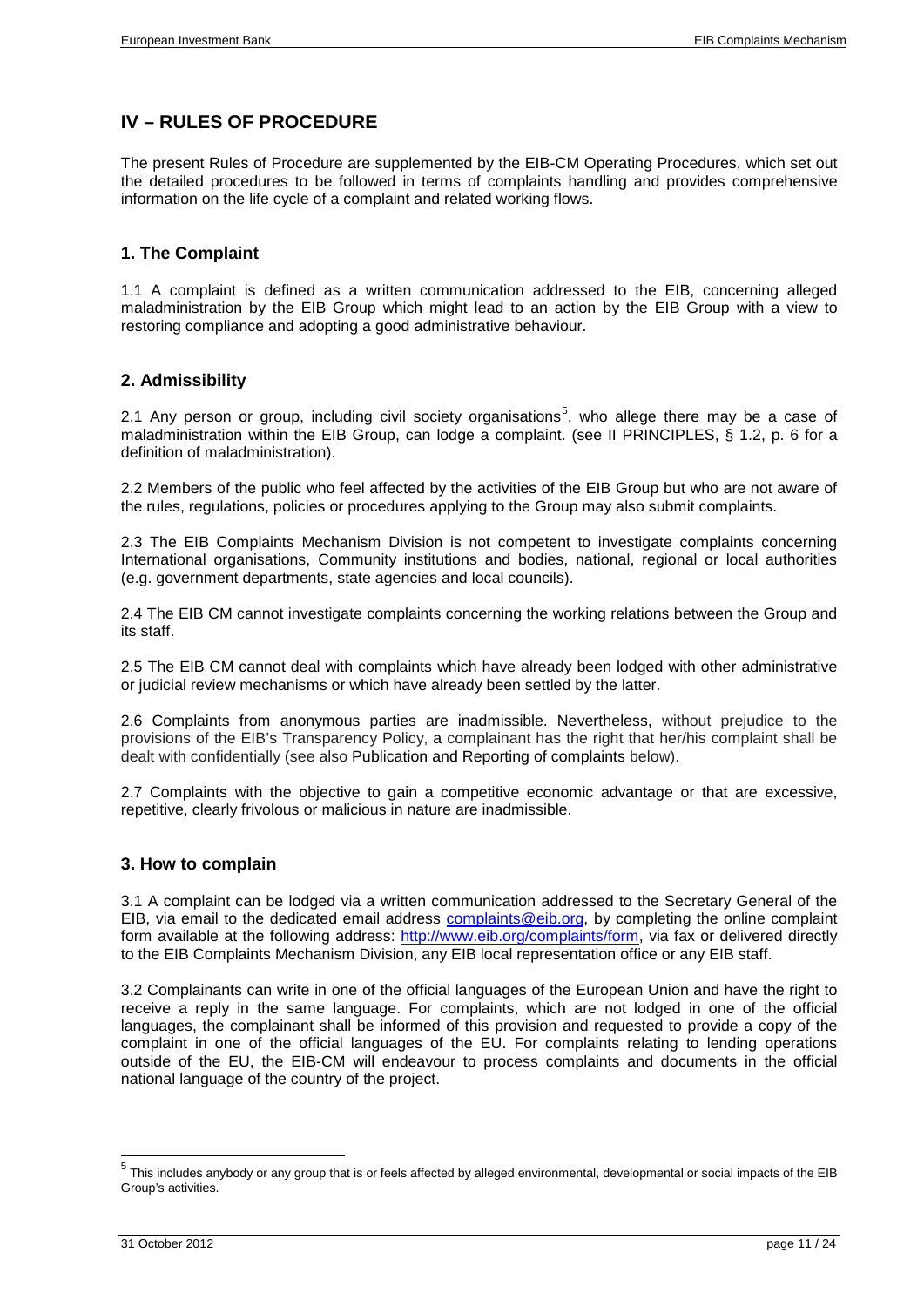#### <span id="page-13-0"></span>**4. Subject of the complaint**

4.1 A complaint may concern **any** alleged maladministration of the EIB Group in its actions and/or omissions (see II PRINCIPLES, § 1.2, p. 6 for a definition of maladministration).

4.2 Whenever appropriate, complainants may expressly request for problem solving and/or mediation.

#### <span id="page-13-1"></span>**5. Time limit to complain**

5.1 Complaints must be lodged within one year from the date on which the facts upon which the allegation is grounded could be reasonably known by the complainant.

#### <span id="page-13-2"></span>**6. Required information**

6.1 The object of the complaint (preferably including the allegations of maladministration) must be clearly stated as well as the complainant's claims, i.e. what the complainant expects to concretely achieve with the complaint. All pertinent documentation should be provided with the complaint, or, upon request of the EIB Complaints Mechanism Division, through further correspondence.

6.2 Complaints without contact details such as the postal address of the complainant will not be dealt with although they will not be considered inadmissible. The EIB CM will contact the complainant with a view to requiring the necessary rectification/integration of the information already provided to the EIB.

#### <span id="page-13-3"></span>**7. Dealing with a complaint**

7.1 After receipt of a complaint, the EIB CM ensures that an acknowledgment of receipt is sent to the complainant within ten working days. The acknowledgement informs the complainant of the date by which the EIB's official reply to the complaint can be expected and may include the communication of the admissibility or of the inadmissibility of the complaint. In the latter case there will be no further communications from the EIB.

7.2 In case of partial or total inadmissibility of the complaint, the EIB Complaints Mechanism Division will endeavour to provide, if possible, the complainant with an advice on which measures could be taken and/or to which institution/body her/his concerns may be addressed.

7.3 No acknowledgement of receipt shall be sent in cases where complaints are abusive because of their excessive number or because of their repetitive or pointless character.

7.4 If during the inquiry of a complaint, it appears that some allegations concern fraud and/or corruption, the relevant part of the complaint will be handed over to the EIB's Fraud Investigations Division within the EIB Inspectorate General.

7.5 When the EIB-CM has to declare a complaint inadmissible or has to consider terminate it, due to legal proceedings in progress or concluded concerning the facts which have been put forward, , the outcome of any enquiries it has carried out up to that point shall be filed definitively.

7.6 Once a complaint has been declared admissible, the EIB Complaints Mechanism Division will launch a full inquiry and compliance review into the issue(s) raised by the complainant; it will review the pertinent documentation and records; ensure coordination of the different EIB Group services involved and whenever judged necessary will hold meetings with the appropriate internal and external stakeholders in order to gather all the required information.

7.7 The EIB Complaints Mechanism Division will focus on fact-finding and whenever appropriate will use dispute resolution techniques such as mediation, conciliation and dialogue facilitation, thus ensuring to give the adequate emphasis to problem solving.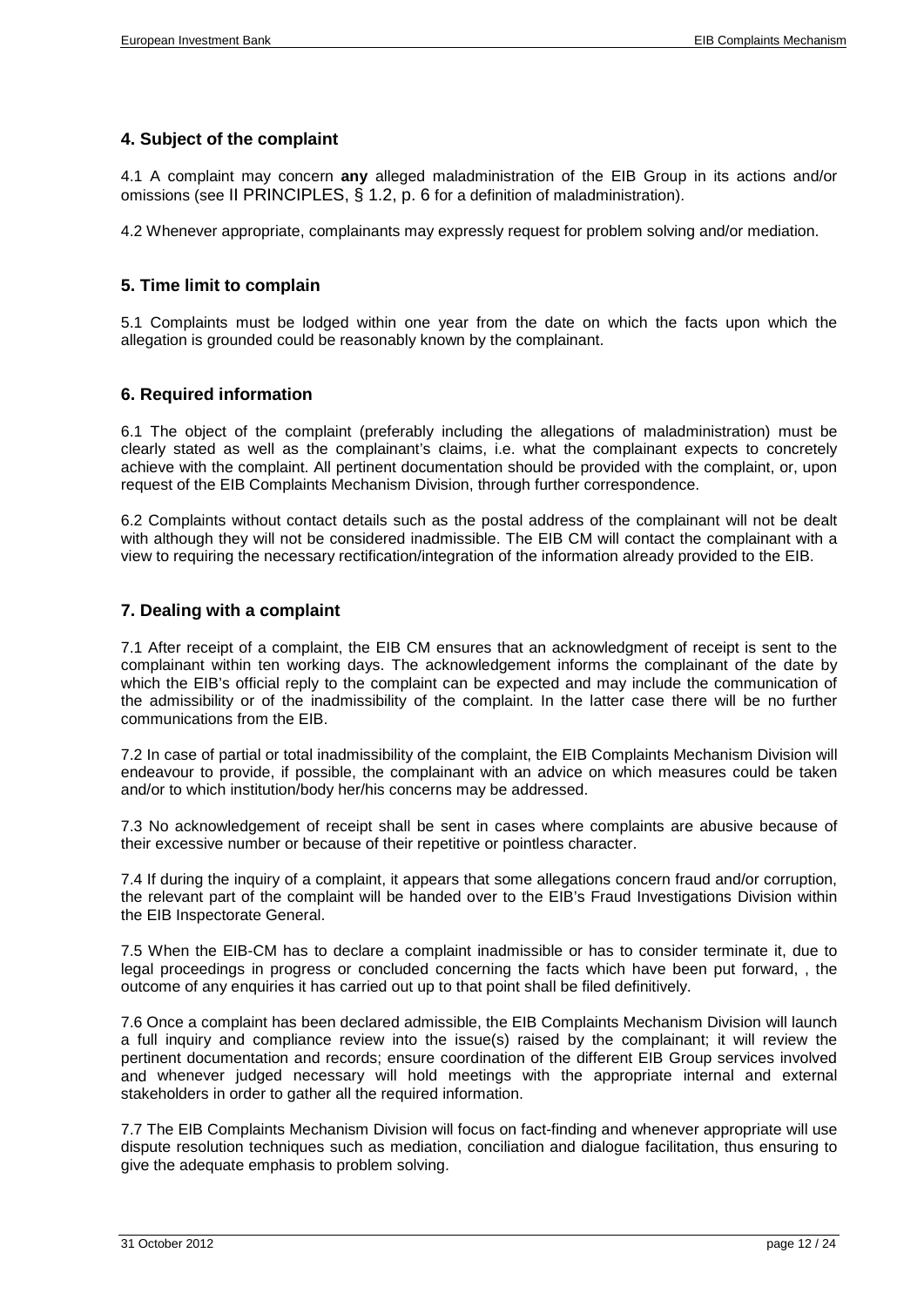7.8 When performing a problem solving or dispute resolution function the EIB Complaints Mechanism Division will endeavour to find and propose appropriate solutions whilst taking into account the interest of all its internal and external stakeholders.

7.9 The EIB-CM may propose operational corrective actions as well as improvements to existing policies and/or procedures.

7.10 Agreed corrective actions must include an implementation plan as well as a detailed timeframe.

7.11 For each admissible complaint the EIB-CM will prepare a Conclusions Report to the attention of the Management Committee or to the EIF Chief Executive for EIF related complaints and will follow-up on proposed corrective actions and recommendations whenever appropriate and in any case no later than 12 months after issuing the Conclusions Report.

7.12 An Annual Report on the EIB-CM, including decisions taken on recommendations by the EIB-CM or the EO, is submitted to the Board of Directors and to the EIF Board of Directors and published on the EIB website, taking into account the confidentiality of the complainants.

7.13 The EIB-CM prepares a reasoned opinion that includes the allegations, findings, conclusions and recommendations if any, and sends it to the concerned EIB services for opinion and comments.

7.14 The EIB-CM prepares a final Conclusions Report that takes into account the opinion/comments from the concerned EIB services and, if applicable, external stakeholders and formulates recommendations and proposed corrective actions if any.

7.15 In case of complaints regarding impacts of EIB financed projects that included stakeholder engagement, the EIB-CM will also submit the draft Conclusions Report to those stakeholders involved (complaint(s), promoter, borrower, …) for opinion and comments.

7.16 The Conclusions Report is submitted to the Management Committee or to the EIF Chief Executive for EIF related complaints, for information or decision. The Management Committee, or to the EIF Chief Executive for EIF related complaints, takes the decision on whether or not to apply the recommendations and corrective actions if any.

7.17 The EIB-CM sends the final Conclusions report to the complainant(s) and informs about the Management Committee's/EIF Chief Executive's decision if any.

#### <span id="page-14-0"></span>**8. Methods of Inquiry**

8.1 The written procedure consisting of the exchange of correspondence among the concerned parties and of the internal review constitutes the standard investigatory procedure of the EIB-CM.

8.2 Taking into account the nature of any particular complaint, the EIB-CM may, use a variety of additional investigatory methods, including but not limited to:

- Contacts with the complainant, affected people, government officials and project authorities of the country where the project is located, promoters of EIB financed projects and representatives of local and international non-governmental organizations;
- Visiting project sites;
- Requesting written or oral submissions on specific issues from the complainant, affected people, independent experts, government or project officials, promoters of EIB Group financed projects, EIB Group staff, or local or international non-governmental organizations; and
- Hiring independent experts to research specific issues relating to the complaint.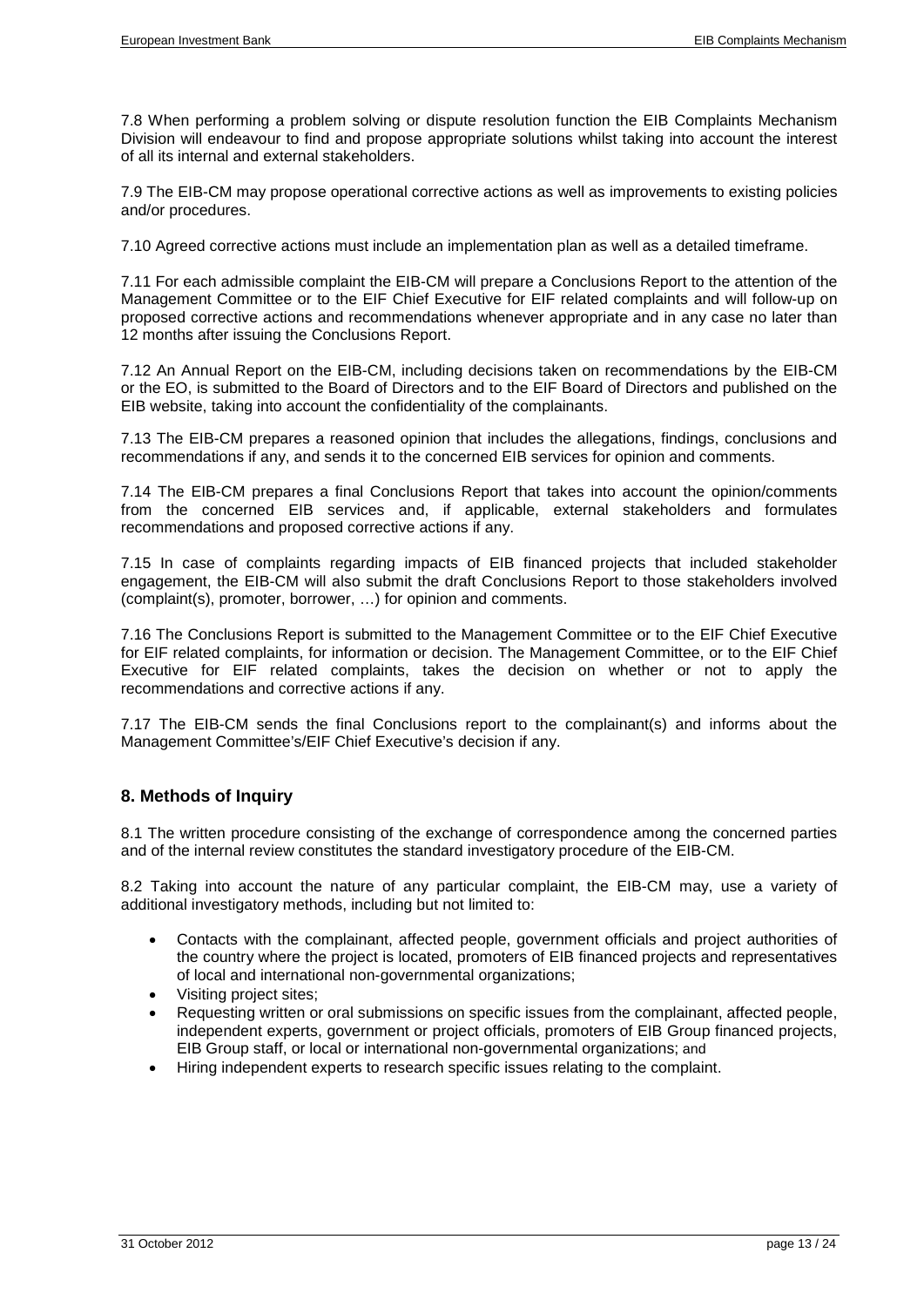#### <span id="page-15-0"></span>**9. Stakeholders' engagement**

9.1 The EIB-CM is committed to engaging with the complainant, and generally all relevant internal and external stakeholders, through structured dialogue with a view to gathering additional data and information which are relevant to the processing of the complaint.

9.2 Whilst performing its activities, the EIB-CM applies its internal procedures including, whenever necessary, stakeholder engagement on the basis of the type of the complaint and of the complainant.

9.3 In case the complaint alleges concern violation of EU legislation in the projects located within the European Union, the EIB-CM may inform the Secretary General of the European Commission about the complaint and forwards the final Conclusions Report.

#### <span id="page-15-1"></span>**10. Time delays for dealing with a complaint**

10.1 The EIB-CM will ensure that imposed and/or agreed delays and notices are respected.

10.2 The final reply must be sent to the complainant by no later than 40 working days and after the date of the acknowledgement. For complex issues, or for reasons beyond the sphere of influence of the EIB-CM, the deadline for providing a final reply may be extended, after having informed the complainant thereof for an additional maximum period of 100 working days. Complainants lodging complaints in EU languages other than the working languages of the EIB (French and English) may be faced with increased deadlines due to translation delays.

10.3 In cases of problem solving the deadlines may be extended in consultation with the complainants in order to allow for comprehensive stakeholder engagement and to manage legitimate expectations.

10.4 The specific characteristics of complaints regarding access to information, namely the possible requirements for shortest processing delays, are fully recognised. Therefore, the EIB-CM will pay special attention to such characteristics and endeavour to process the inquiry and provide responses within timeframes that are, whenever possible, established in consultation with the complainant(s).

#### <span id="page-15-2"></span>**11. Confirmatory complaints**

11.1 In case the complainant is not satisfied with the response, s/he may, has the right to submit a confirmatory complaint within 15 working days from the receipt of the EIB's reply. The EIB-CM will endeavour to prepare a response while following the same procedure as for the initial complaint to this confirmatory complaint.

11.2 In case the complainant deems that the agreed corrective actions are not implemented correctly or within the imposed timeframe, s/he may, within six months from the due date for the correct implementation of the action at stake, write to the EIB's Secretary General or, where the complaint relates to the EIF, to the EIF Compliance and Operational Risk division and the EIB-CM will review the case with the concerned services of the EIB/EIF with a view to identify a calendar of actions.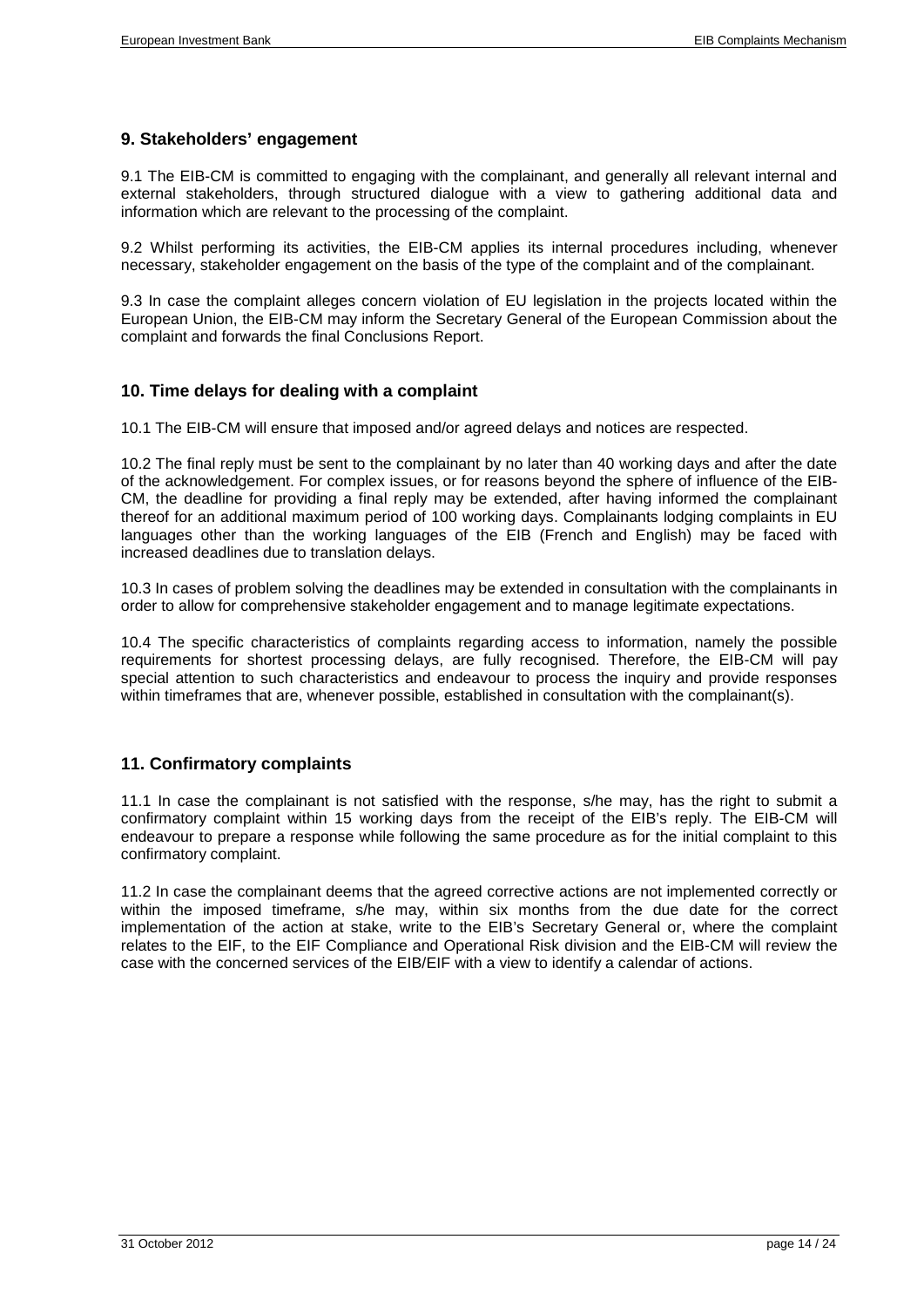#### <span id="page-16-0"></span>**12. Escalation to the European Ombudsman**

12.1 Complainants who are not satisfied with the outcome of the procedure before the EIB-CM and who do not wish to make use of possibility to file a confirmatory complaint procedure, can file a complaint of maladministration against the EIB with the European Ombudsman.

12.2 In its final reply, the EIB-CM will ensure that complainants are informed of the possibility to lodge a complaint of maladministration against the EIB with the European Ombudsman.

#### <span id="page-16-1"></span>**13. Publication and Reporting of complaints**

13.1 In order to safeguard the interest of the complainants, complaints lodged under the EIB's internal complaints mechanism are normally dealt with confidentially unless otherwise requested by the complainant.

13.2 For each admissible complaint whereby the complainant waived his or her right to confidentiality a conclusions report will be published together with relevant correspondence by the EIB on its Website.

13.3 An Annual Report on the EIB Complaints Mechanism is published on the EIB website taking into account the confidentiality rights of the complainants.

13.4 Access to information concerning any document related to the complaint is subject to the provisions of the EIB's Transparency Policy.

#### <span id="page-16-2"></span>**14. Data Protection**

14.1 Complaints may contain personal data relating to the complainant, or to a third party. The processing of personal data by the EIB is governed by Regulation (EC) N° 45/2001<sup>[6](#page-12-4)</sup>.

14.2 The Complaints Mechanism Division will ensure that personal data are treated confidentially in accordance with Regulation (RC) No 45/2001, in particular Article 5 (d). For those complainants that have waived their right to confidentiality the EIB will only publicly release personal data for which the complainant has given his consent.

#### <span id="page-16-3"></span>**15. No Retaliation**

15.1 Complainants to the EIB Complaint Mechanism must not be subject to any form of retaliation, abuse or any kind of discrimination based on the fact that they exercised their right to complain. This applies to the EIB Group as well as any other counterpart part of a business relation with the EIB.

<span id="page-16-4"></span> <sup>6</sup> Regulation (EC) No 45/2001 of the European Parliament and of the Council of 18 December 2000 on the protection of individuals with regard to the processing of personal data by the Community institutions and bodies and on the free movement of such data. Official Journal L 8/1, 12/01/2001.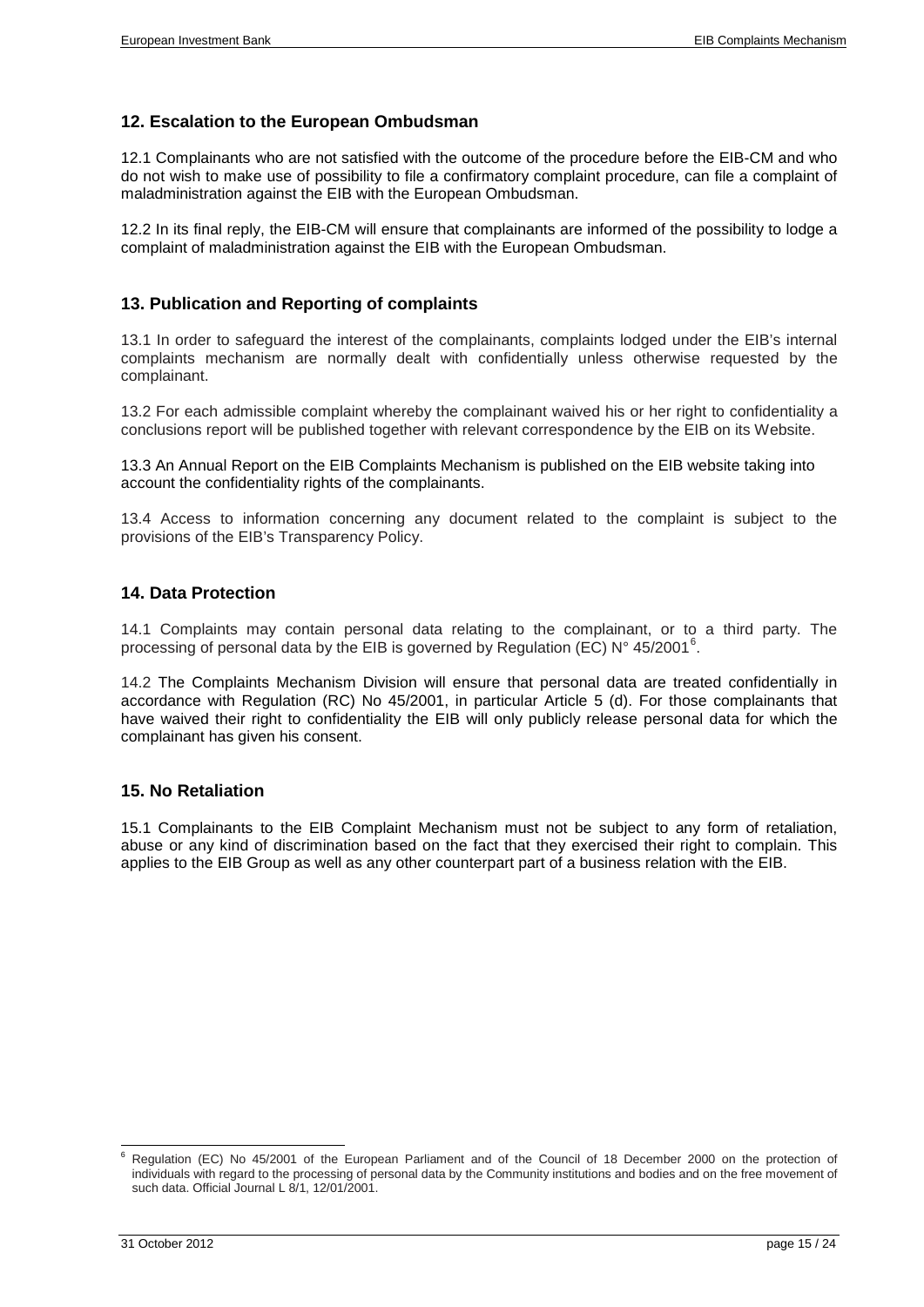

**EIB Internal Complaints Mechanism**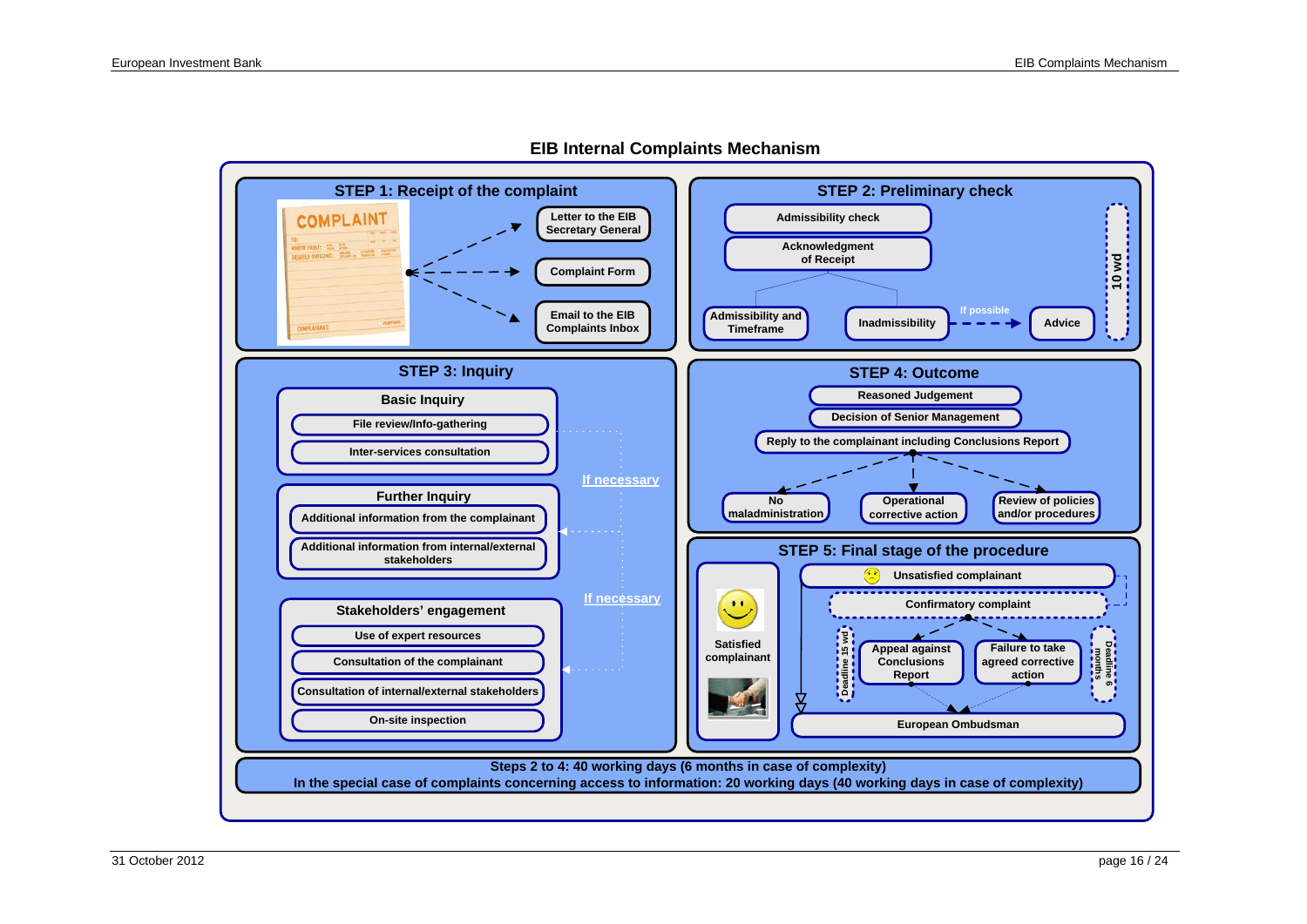## <span id="page-18-0"></span>**V – THE EUROPEAN OMBUDSMAN**

#### <span id="page-18-1"></span>**1. Who may complain?**

1.1 If EU citizens or any natural or legal person residing or having its registered office in a EU Member State feel that the EIB has not dealt with their complaint in a timely and/or correct manner, they can, in accordance with Article 228 of the Treaty on the Functioning of the European Union and regardless of a direct concern in the alleged maladministration, lodge a complaint against the EIB with the European Ombudsman.

1.2 Moreover, following the Memorandum of Understanding signed by the EIB and the European Ombudsman, the latter commits to using its own initiative power systematically in order to handle complaints lodged against the EIB by non-eligible complainants. [http://www.ombudsman.europa.eu/cooperation/en/20080709-1.htm.](http://www.ombudsman.europa.eu/cooperation/en/20080709-1.htm)

#### <span id="page-18-2"></span>**2. How to Complain**

2.1 A complaint can be lodged with the European Ombudsman in any of the official languages of the European Union, setting out clearly the identity of the complainant and the grounds of the complaint. The complaint can be lodged by mail, fax or e-mail. To ensure that all the necessary information is provided, a complaint form is available at the European Ombudsman's office or at the following website: [http://www.ombudsman.europa.eu/atyourservice/interactiveguide.faces.](http://www.ombudsman.europa.eu/atyourservice/interactiveguide.faces)

#### <span id="page-18-3"></span>**3. Subject of the complaint**

3.1 Complaints against the EIB may concern alleged maladministration of the EIB in its actions and/or omissions. As the European Ombudsman practice has shown so far, the most common allegations are administrative irregularities, failure to reply, unnecessary delay, refusal of information, unfairness, discrimination and abuse of power.

#### <span id="page-18-4"></span>**4. Eligibility**

4.1 The European Ombudsman cannot investigate complaints against national, regional or local administrations in the Member States of the European Union, even when the complaints refer to the EIB's field of activities. Such complaints should be addressed to national/local/special ombudsmen or committees on petitions in national/regional parliaments.

4.2 The European Ombudsman cannot deal with matters that are currently before a court or that have already been settled by a court.

4.3 Before turning to the European Ombudsman, complainants shall have recourse to the EIB internal complaints mechanism. The European Ombudsman considers that the record of how the EIB has dealt with the matters raised in the complaint through its own internal mechanism and procedures is the appropriate starting point for his own review. Complaints shall therefore include an explanation of why the complainant contests the record or the EIB's position as set therein<sup>[7](#page-16-4)</sup>.

#### <span id="page-18-5"></span>**5. Time limit for complaints**

5.1 A complaint must be lodged within two years from the date of acknowledgement of the facts on which the complaint is based.

<span id="page-18-6"></span> <sup>7</sup> Article 2.4 of the Statute of the European Ombudsman provides that a complaint must be "*preceded by the appropriate administrative approaches to the institutions and bodies concerned*". See also the Memorandum of Understanding between the European Investment Bank and the European Ombudsman, July 2008.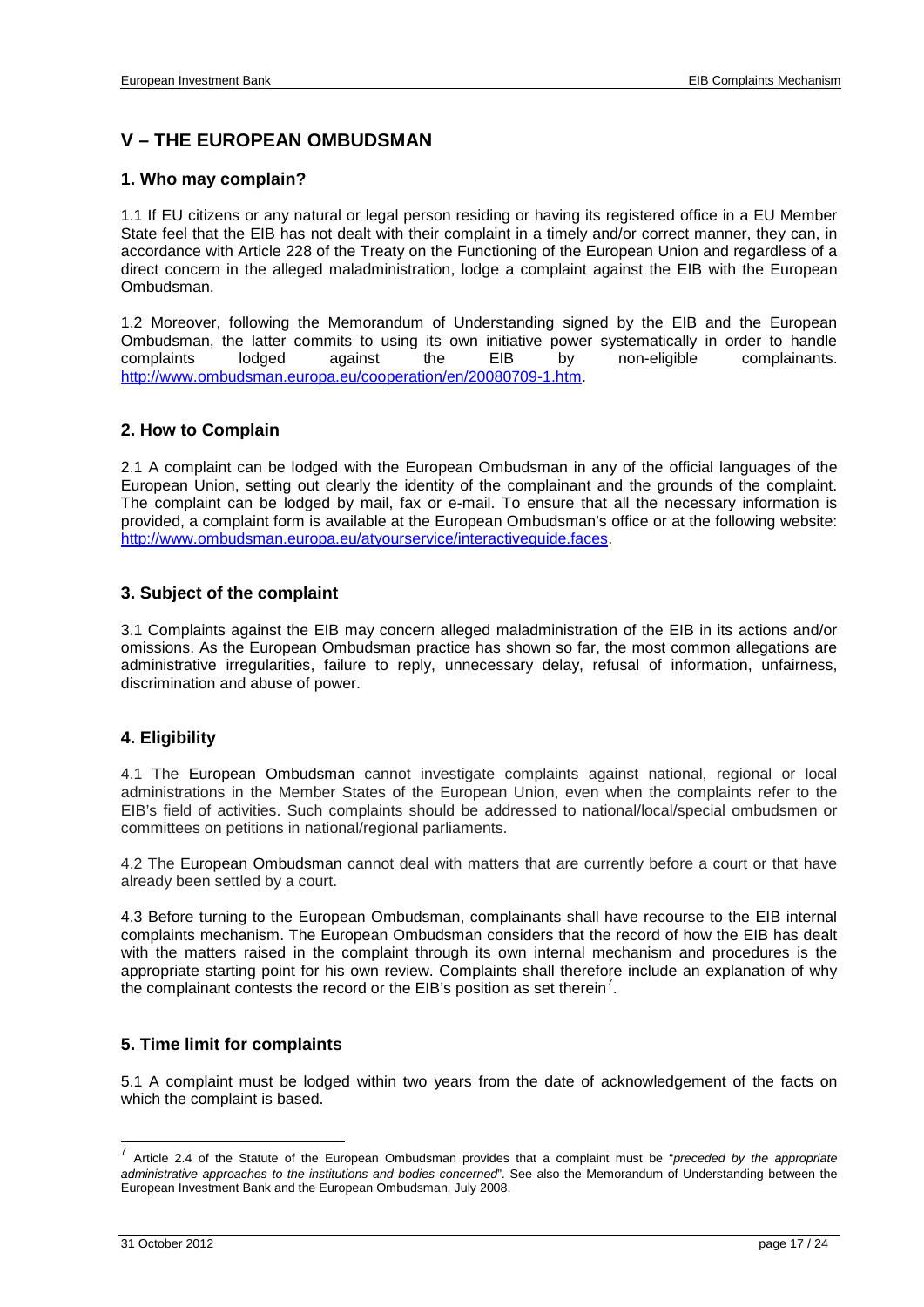#### <span id="page-19-0"></span>**6. Outcome of the procedure before the European Ombudsman**

6.1 If the case is not resolved satisfactorily during the course of the inquiries, the Ombudsman will try, if possible, to find a friendly solution which puts right the case of maladministration and satisfies the complainant.

6.2 If the attempt at conciliation fails, the Ombudsman can make recommendations to solve the case. Depending on the outcome of the inquiry, the recommendations can include further remarks on the administrative behaviour of the concerned institution or body, the request to take corrective action, if possible, as well as critical remarks in case the European Ombudsman deems that the institution or body complained against had committed maladministration. If the institution does not accept the recommendations of the European Ombudsman, he can make a special report to the European Parliament.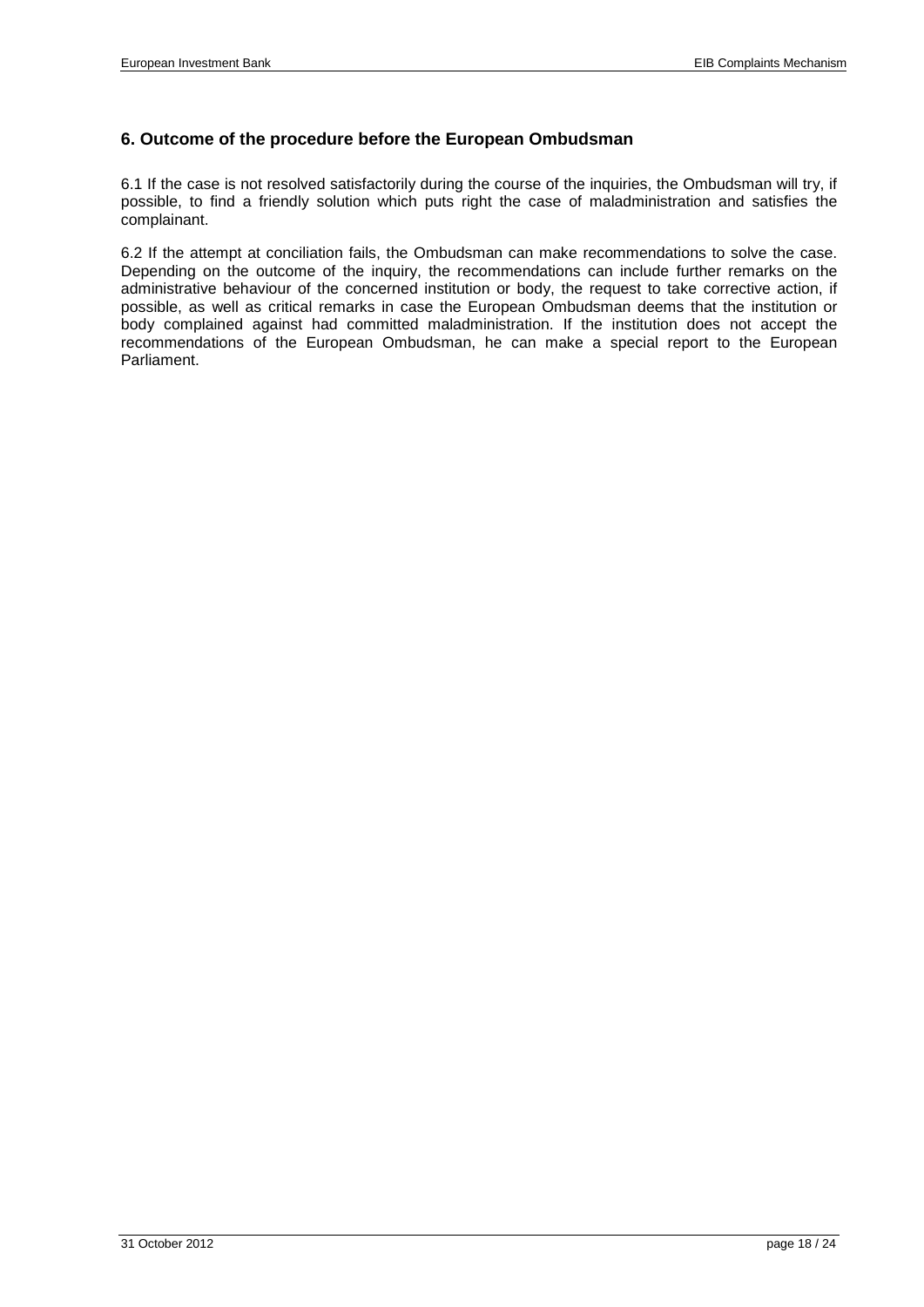#### Contacts:

#### **European Investment Bank Secretary General**

100, boulevard Konrad Adenauer L-2950 Luxembourg Tel: (+352) 43 79 1 Fax: (+352) 43 77 04 [complaints@eib.org](mailto:complaints@eib.org) <http://www.eib.org/complaints>

#### **European Investment Fund**

96, boulevard Konrad Adenauer L-2950 Luxembourg Tel: (+352) 42 66 88 1 Fax : (+352) 42 66 88 232 [complaints@eib.org](mailto:complaints@eib.org) <http://www.eib.org/complaints>

#### **European Ombudsman**

1 Avenue du Président Robert Schuman B.P. 403 FR- 67001 Strasbourg Cedex Tel. +33 (0)3 88 17 23 13 Fax +33 (0)3 88 17 90 62 [http://www.ombudsman.europa.eu](http://www.ombudsman.europa.eu/)

## **European Investment Bank**

**Inspectorate General** Fraud Investigations European Investment Bank 100, bld. Konrad Adenauer L-2950 Luxembourg Fax: (+352) 43 79 64000 [investigations@eib.org](mailto:investigations@eib.org) <http://www.eib.org/fraud>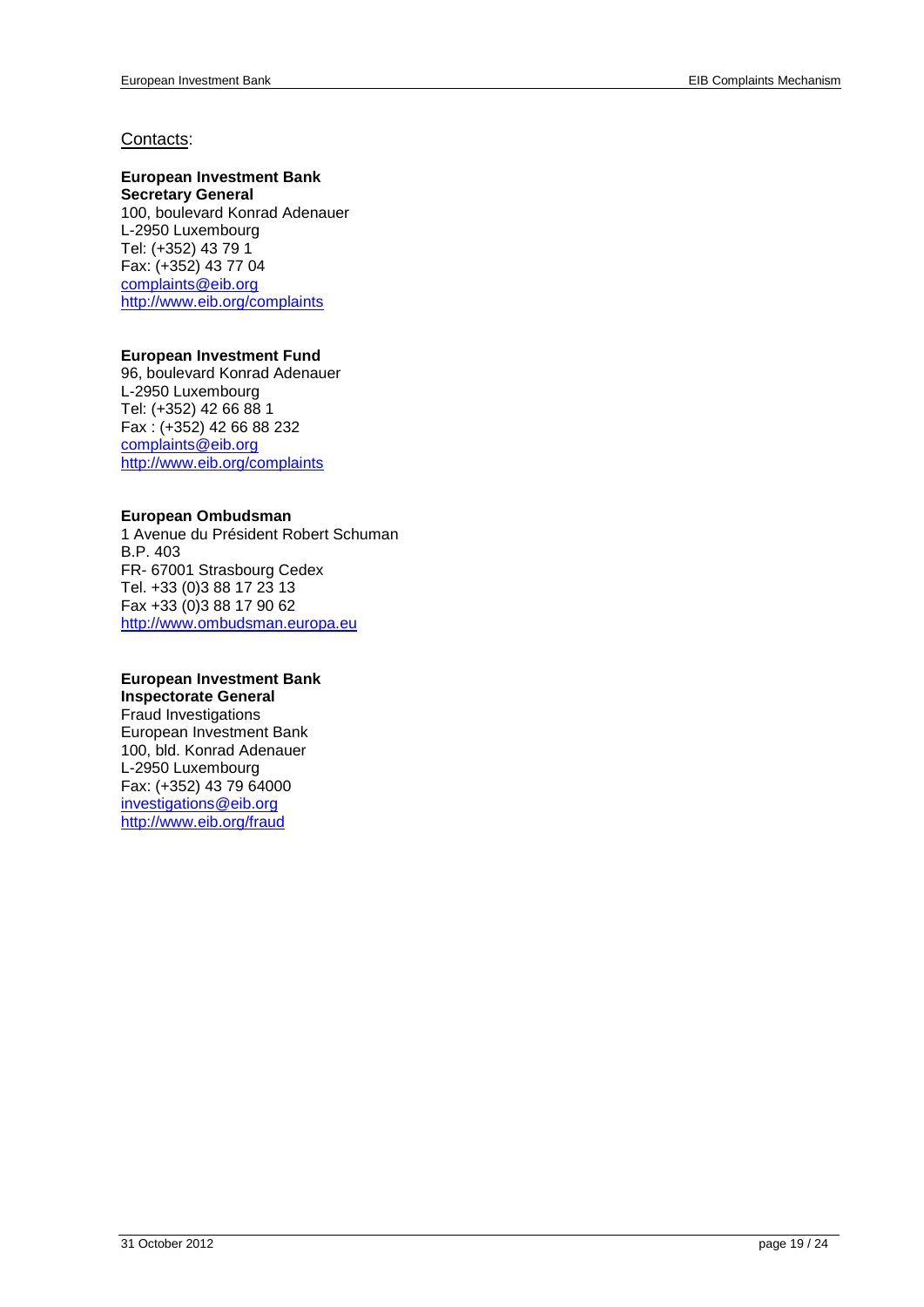#### <span id="page-21-0"></span>**ANNEX I: List of EIB's Policy documents**

A non-exhaustive and flexible list of the most relevant EIB policy documents is provided below. Whereas the Policy documents of the EIB are under constant review, it is strongly recommended to verify the status of a policy (i.e. if it still in force or is under review) on the EIB's website (www.eib.org):

- **EIB Institutional Governance**: [EIB Statute 2010,](http://www.eib.org/about/publications/statute.htm) [Rules of Procedure \(2010\),](http://www.eib.org/about/publications/rules-of-procedure.htm) [Charter for internal](http://www.eib.org/about/publications/charter-for-internal-audit.htm)  [Audit \(2008\),](http://www.eib.org/about/publications/charter-for-internal-audit.htm) [Audit Committee Charter \(2007\),](http://www.eib.org/about/publications/audit-committee-charter.htm) [Integrity Policy and Compliance Charter \(2006\);](http://www.eib.org/about/publications/integrity-policy-and-compliance-charter.htm) [EIF](http://www.eif.org/news_centre/publications/statutes.htm)  [Statutes \(2012\),](http://www.eif.org/news_centre/publications/statutes.htm) [EIF Rules of Procedure \(2011\),](http://www.eif.org/news_centre/publications/rules-of-procedure.htm) [EIF Charter for internal audit \(2007\),](http://www.eif.org/news_centre/publications/charter-for-internal-audit.htm) [EIF](http://www.eif.org/news_centre/publications/compliance-charter.htm)  [Compliance Charter \(2009\),](http://www.eif.org/news_centre/publications/compliance-charter.htm) [Charter of the EIF Audit Board \(2006\)](http://www.eif.org/news_centre/publications/audit-board-charter.htm)
- **EIB Strategy Guidelines**: [Operational Plan 2012-2014;](http://www.eib.org/about/publications/operational-plan-2012-2014.htm) [EIF Corporate Operational Plan 2012-2013](http://www.eif.org/news_centre/publications/corporate-operational-plan-2012-2013.htm)
- **Codes of Conduct**: [Code of Conduct for the members of the Audit Committee of the EIB \(2012\);](http://www.eib.org/about/publications/code-of-conduct-for-the-members-of-the-audit-committee-of-the-eib.htm) Code of good administrative [behaviour for the staff of the EIB in its relation with the public \(2001\);](http://www.eib.org/about/publications/code-of-good-administrative-behaviour-for-the-staff-of-the-eib-in-its-relations-with-the-public.htm) [Code of Conduct for the members of the Board of Directors of the EIB \(2011\);](http://www.eib.org/about/publications/code-of-conduct-for-the-members-of-the-board-of-directors-of-the-eib.htm) [Staff Code of](http://www.eib.org/about/publications/staff-code-of-conduct.htm)  [conduct \(2006\),](http://www.eib.org/about/publications/staff-code-of-conduct.htm) [Management Committee Code of](http://www.eib.org/about/publications/management-committee-code-of-conduct.htm) Conduct (2011), [EIF Code of Conduct for the](http://www.eif.org/news_centre/publications/Code_of_Conduct_for_Members_of_the_Audit_Board.htm)  [members of the Audit Board of EIF \(2006\),](http://www.eif.org/news_centre/publications/Code_of_Conduct_for_Members_of_the_Audit_Board.htm) [Code of good administrative behaviour for the staff of](http://www.eif.org/news_centre/publications/code-of-good-administrative-behaviour-for-the-staff-of-the-eif.htm)  [the EIF in its relation with the public \(1996\),](http://www.eif.org/news_centre/publications/code-of-good-administrative-behaviour-for-the-staff-of-the-eif.htm) [Code of Conduct for the members of the Board of](http://www.eib.org/about/publications/code-of-conduct-for-the-members-of-the-board-of-directors-of-the-eib.htm)  [Directors of the EIB \(2011\),](http://www.eib.org/about/publications/code-of-conduct-for-the-members-of-the-board-of-directors-of-the-eib.htm) Code of Conduct for the Chief Executive and the Deputy Chief [Executive \(2008\),](http://www.eif.org/attachments/about/management/EIF_Codes_of_Conduct_for_CEO_and_DCEO.pdf) [EIF Staff Code of conduct \(2008\)](http://www.eif.org/news_centre/publications/staff-code-of-conduct.htm)
- **Transparency and Corporate Responsibility**: [Transparency Policy \(2010\);](http://www.eib.org/about/publications/eib-transparency-policy.htm) [Statement on](http://www.eib.org/about/publications/statement-on-corporate-social-responsibility.htm)  [Corporate Social Responsibility \(2005\);](http://www.eib.org/about/publications/statement-on-corporate-social-responsibility.htm) [2010 annual statement on corporate governance at the EIB](http://www.eib.org/about/publications/2010-annual-statement-on-corporate-governance.htm)  [Group,](http://www.eib.org/about/publications/2010-annual-statement-on-corporate-governance.htm) [EIF Statement on Governance \(2005\)](http://www.eif.org/news_centre/publications/statement-on-governance.htm)
	- o Sponsoring and Subsiding Policy: [Criteria for granting subsidies \(2005\)](http://www.eib.org/about/publications/sponsoring-and-subsidy-policy)
- **EIB's Anti-Fraud Policy**: [Policy on preventing and deterring Corruption, Fraud, Collusion,](http://www.eib.org/about/publications/anti-fraud-policy.htm)  [Coercion, Money Laundering and the Financing of Terrorism in the European Investment Bank](http://www.eib.org/about/publications/anti-fraud-policy.htm)  [activities \(2008\)](http://www.eib.org/about/publications/anti-fraud-policy.htm)
- **Thematic Lending Policies**:
	- o Energy Policies: [EIB Energy Review \(2006\);](http://www.eib.org/projects/publications/eib-energy-review.htm) [Clean Energy for Europe: A Reinforced EIB](http://www.eib.org/about/publications/clean-energy-for-europe.htm)  [Contribution \(2007\);](http://www.eib.org/about/publications/clean-energy-for-europe.htm) [EIB involvement in the microfinance industry.](http://www.eib.org/products/microfinance/initiatives/index.htm)
	- o Sustainable Development: [Development Impact Assessment Framework of Investment Facility](http://www.eib.org/projects/publications/development-impact-assessment-framework-of-if-projects.htm)  [Projects \(2005\),](http://www.eib.org/projects/publications/development-impact-assessment-framework-of-if-projects.htm) [Environmental and Social Practices Handbook \(2010\);](http://www.eib.org/about/publications/environmental-and-social-practices-handbook.htm) [Environmental and](http://www.eib.org/about/publications/environmental-and-social-principles-and-standards.htm)  [Social Principles and Standards \(2009\)](http://www.eib.org/about/publications/environmental-and-social-principles-and-standards.htm)
	- o Transport : [EIB Transport Lending Policy \(2011\);](http://www.eib.org/projects/publications/eib-transport-lending-policy.htm)
	- o Water: [The EIB's Water Sector Policy \(2008\);](http://www.eib.org/projects/publications/eib-s-water-sector-lending-policy.htm)
- **Geographic policies:**
	- o [Project located in the ACP counties and in the Overseas Territories of the EU Member States](http://www.eib.org/projects/loans/regions/acp/ac.htm)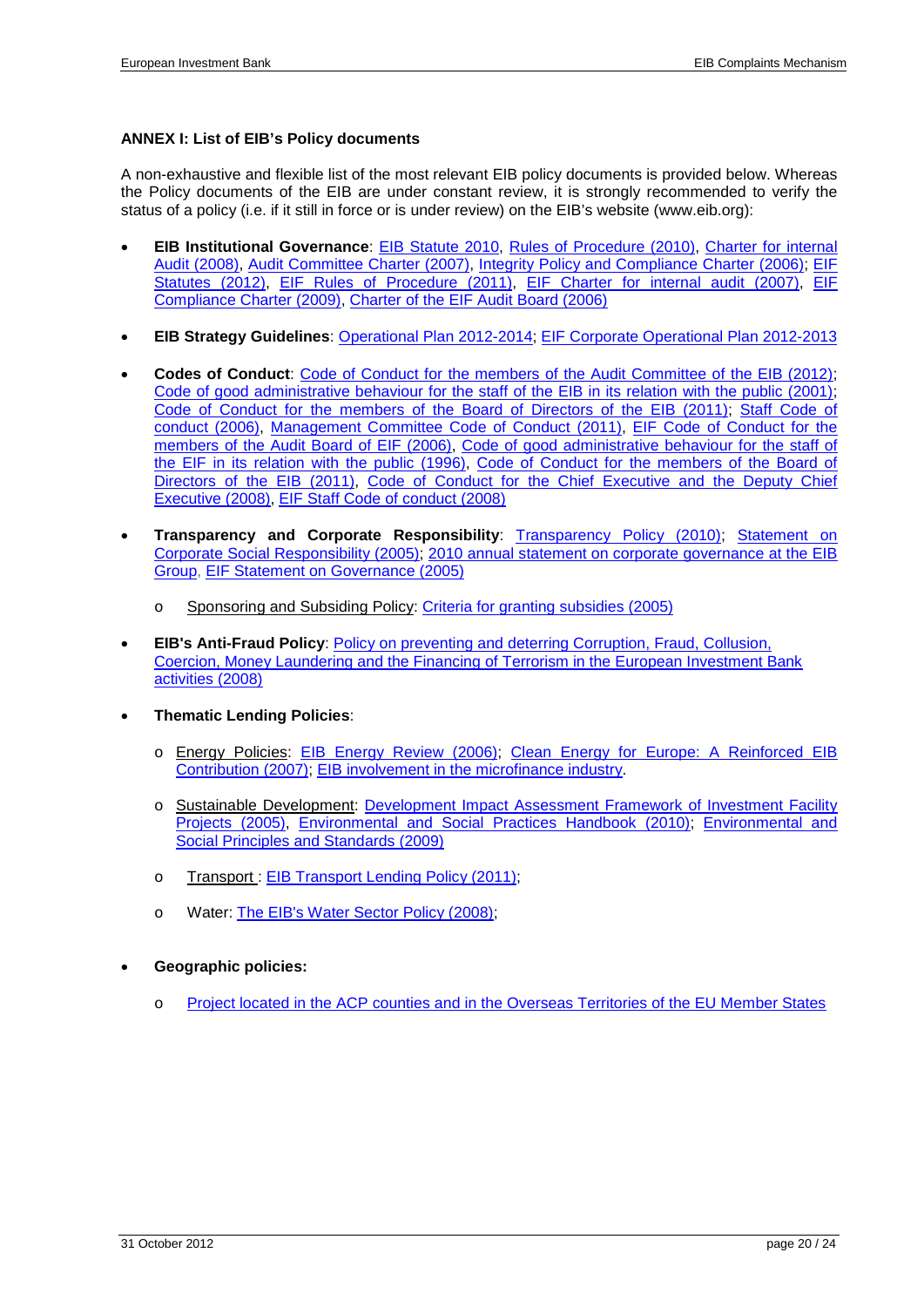- **Cooperation with third parties and/or international organisations**: [Tripartite agreement](http://www.eib.org/projects/publications/tripartite-agreement.htm)  [between the European Commission, the EIB and the European Court of Auditors \(2012\);](http://www.eib.org/projects/publications/tripartite-agreement.htm) [MoU](http://www.eib.org/projects/publications/memorandum-of-understanding-between-the-eib-and-the-idb2.htm)  [between the EIB and the Inter-American Development Bank \(2004\);](http://www.eib.org/projects/publications/memorandum-of-understanding-between-the-eib-and-the-idb2.htm) MoU - EIB-European Commission and EBRD - [Joint Assistance to Support Projects in European Regions \(JASPERS\);](http://www.eib.org/about/publications/mou-jaspers) [MoU between the EIB and the European Commission -](http://ec.europa.eu/regional_policy/archive/funds/2007/jjj/doc/pdf/urban_mou_signed.pdf) Joint European Support for Sustainable [Investment in City Areas \(JESSICA\);](http://ec.europa.eu/regional_policy/archive/funds/2007/jjj/doc/pdf/urban_mou_signed.pdf) [MoU between the European Commission and the European](http://www.eib.org/about/publications/mou-jeremie.htm)  Investment Fund – [Joint European Resources for Micro to Medium Enterprises \(JEREMIE\);](http://www.eib.org/about/publications/mou-jeremie.htm) [EIB,](http://www.eib.org/about/press/2006/2006-046-ebrd-and-eib-agree-joint-carbon-credit-fund.htm)  [EBRD agree joint Carbon Credit fund](http://www.eib.org/about/press/2006/2006-046-ebrd-and-eib-agree-joint-carbon-credit-fund.htm) [Memorandum of Understanding between the EC, the EIB and](http://www.eib.org/about/publications/memorandum-of-understanding-between-the-ec-the-eib-and-the-world-bank.htm)  [the World Bank;](http://www.eib.org/about/publications/memorandum-of-understanding-between-the-ec-the-eib-and-the-world-bank.htm) [MoU between the EIB and KfW Bankengruppe](http://www.eib.org/about/press/2009/2009-066-eib-and-kfw-to-continue-support-for-european-economy.htm) [The European Investment Bank](http://www.eib.org/projects/topics/environment/climate-action/carbon-finance/index.htm)  [and Carbon Finance;](http://www.eib.org/projects/topics/environment/climate-action/carbon-finance/index.htm) [MoU between the EIB and the World Conservation Union \(IUCN\) \(2006\);](http://www.eib.org/about/publications/mou-between-the-eib-and-the-world-conservation-union.htm) [European Principles for the Environment \(2006\);](http://www.eib.org/projects/topics/environment/epe/index.htm) [MoU between the EIB and the European](http://www.eib.org/about/publications/memorandum-of-understanding-between-the-eo-and-the-eib.htm)  [Ombudsman \(2008\);](http://www.eib.org/about/publications/memorandum-of-understanding-between-the-eo-and-the-eib.htm) [MoU for a Strategic Partnership in the Middle East and Southern](http://www.eib.org/about/publications/mou-strategic-partnership.htm)  [Mediterranean/North African Region between the European Commission, the EIB and the](http://www.eib.org/about/publications/mou-strategic-partnership.htm)  [International Bank for Reconstruction and Development \(2009\);](http://www.eib.org/about/publications/mou-strategic-partnership.htm)
- **Project cycle related policies**: [Project Cycle at the EIB \(2002\);](http://www.eib.org/projects/publications/project-cycle.htm) [Eligibility Guidelines;](http://www.eib.org/projects/cycle/appraisal/project-appraisal-eligibility.htm)
- **Procurement**: [Guide to Procurement \(2011\);](http://www.eib.org/projects/publications/guide-to-procurement.htm) [Guide to procurement of services, supplies and works](http://www.eib.org/projects/publications/guide-for-procurement-of-services-supplies-and-works-by-the-eib-for-its-own-account.htm)  [by the EIB on its own account \(2012\);](http://www.eib.org/projects/publications/guide-for-procurement-of-services-supplies-and-works-by-the-eib-for-its-own-account.htm)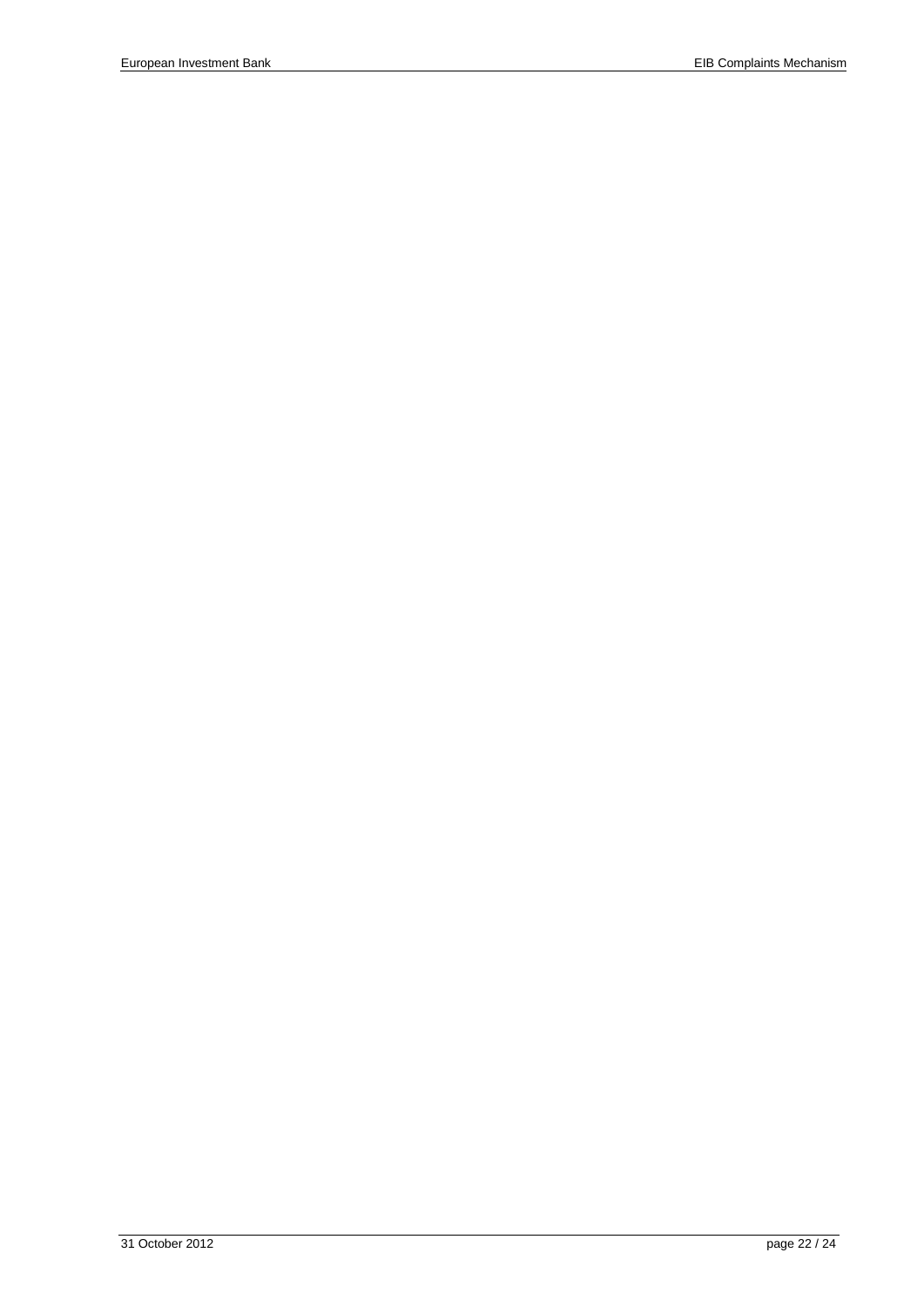#### **ANNEX II: EIB's Complaint Form**

<span id="page-24-0"></span>**European** Investment **Bank** 

100 boulevard Konrad Adenauer L-2950 Luxembourg (+352) 43 79-1 (+352) 43 77 04 [www.eib.org/complaints](http://www.eib.org/complaints) [complaints@eib.org](mailto:complaints@eib.org)

## THE EUROPEAN INVESTMENT BANK

## COMPLAINT FORM

(Please continue on a separate sheet if needed and attach all the necessary documentation to support the complaint)

| $\blacksquare$ | From (name):  |  |
|----------------|---------------|--|
|                | On behalf of: |  |
|                | Address:      |  |
|                | Tel:          |  |
|                | Email:        |  |
|                | Fax:          |  |

| 2. What is the subject of your complaint? |  |  |
|-------------------------------------------|--|--|
|                                           |  |  |

| 3. What are the details of your complaint? |  |  |
|--------------------------------------------|--|--|
|                                            |  |  |

| What do you expect to achieve? |  |  |
|--------------------------------|--|--|
|                                |  |  |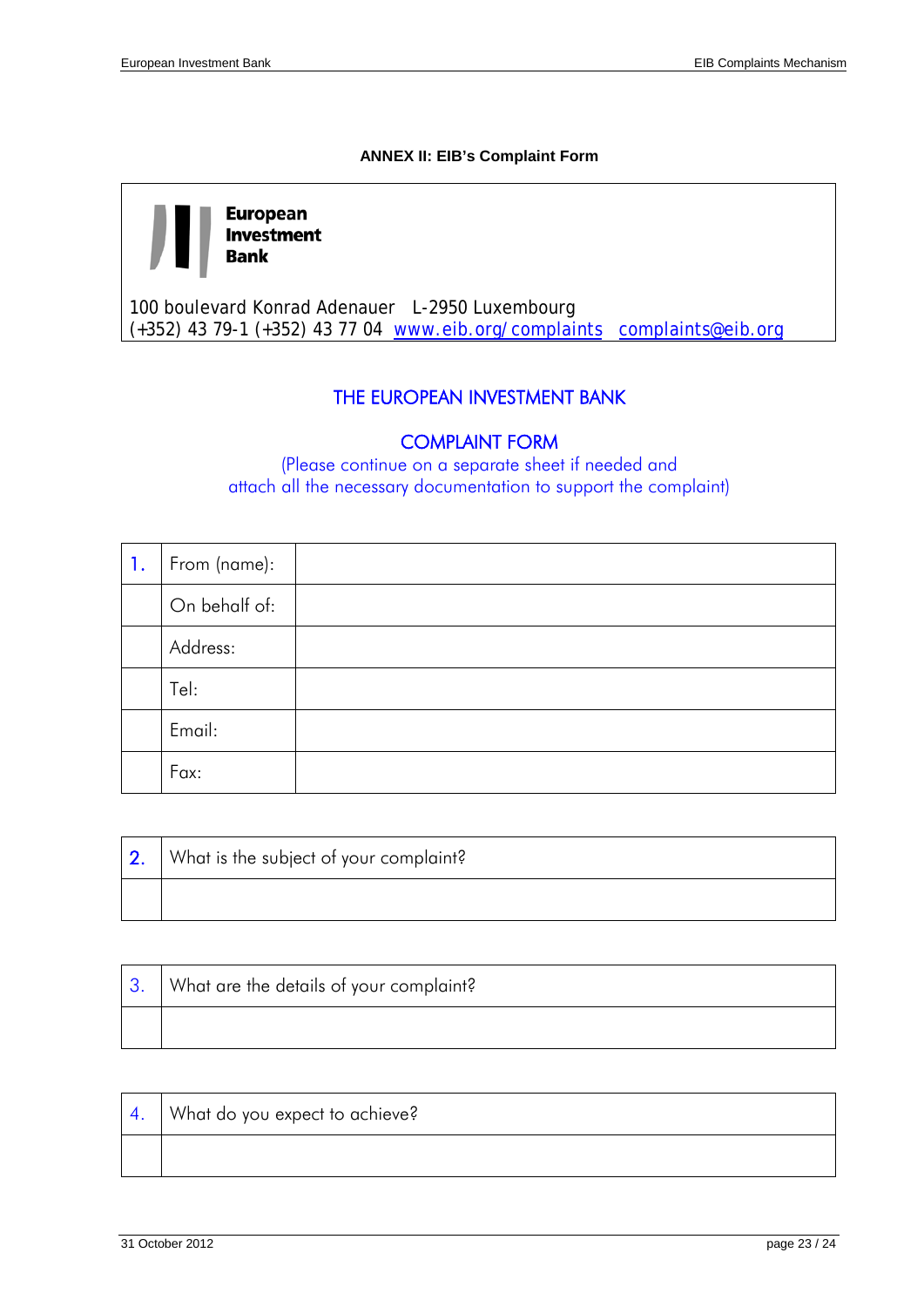| -5. | Did you already have prior contact with the services of the EIB's Group on the<br>subject of your complaint? |       |  |
|-----|--------------------------------------------------------------------------------------------------------------|-------|--|
| No  |                                                                                                              | Yes I |  |
|     | If yes, with who?                                                                                            |       |  |
|     | And when?                                                                                                    |       |  |

|  | $\vert$ 6. How do you wish the EIB to treat your complaint? |                                      |  |
|--|-------------------------------------------------------------|--------------------------------------|--|
|  |                                                             | Publicly $\Box$ $\Box$ $\Box$ $\Box$ |  |

In order to safeguard the interest of the complainants, complaints lodged under the EIB's internal complaints mechanism are dealt with confidentially unless otherwise requested by the complainant. Complaints for which the complainant has waved his/her right to confidentiality are published together with the Conclusions Report of the EIB Complaints Office on the EIB Website.

Complaints may contain personal data relating to the complainant, or to a third party. The processing of personal data by the EIB is governed by Regulation (EC) N° 45/2001<sup>[8](#page-18-6)</sup>. For complainants who waived their right to confidentiality it is understood that he or she consent for the purposes of Article 5 (d) of Regulation (EC) N° 45/2001 to the EIB dealing publicly with any personal data which the complaint may contain.

Access to information concerning any document related to the complaint is subject to the provisions of the EIB's Transparency Policy.

**Date and Signature:**

-

<sup>&</sup>lt;sup>8</sup> Regulation (EC) No 45/2001 of the European Parliament and of the Council of 18 December 2000 on the protection of individuals with regard to the processing of personal data by the Community institutions and bodies and on the free movement of such data. Official Journal L 8/1, 12/01/2001.